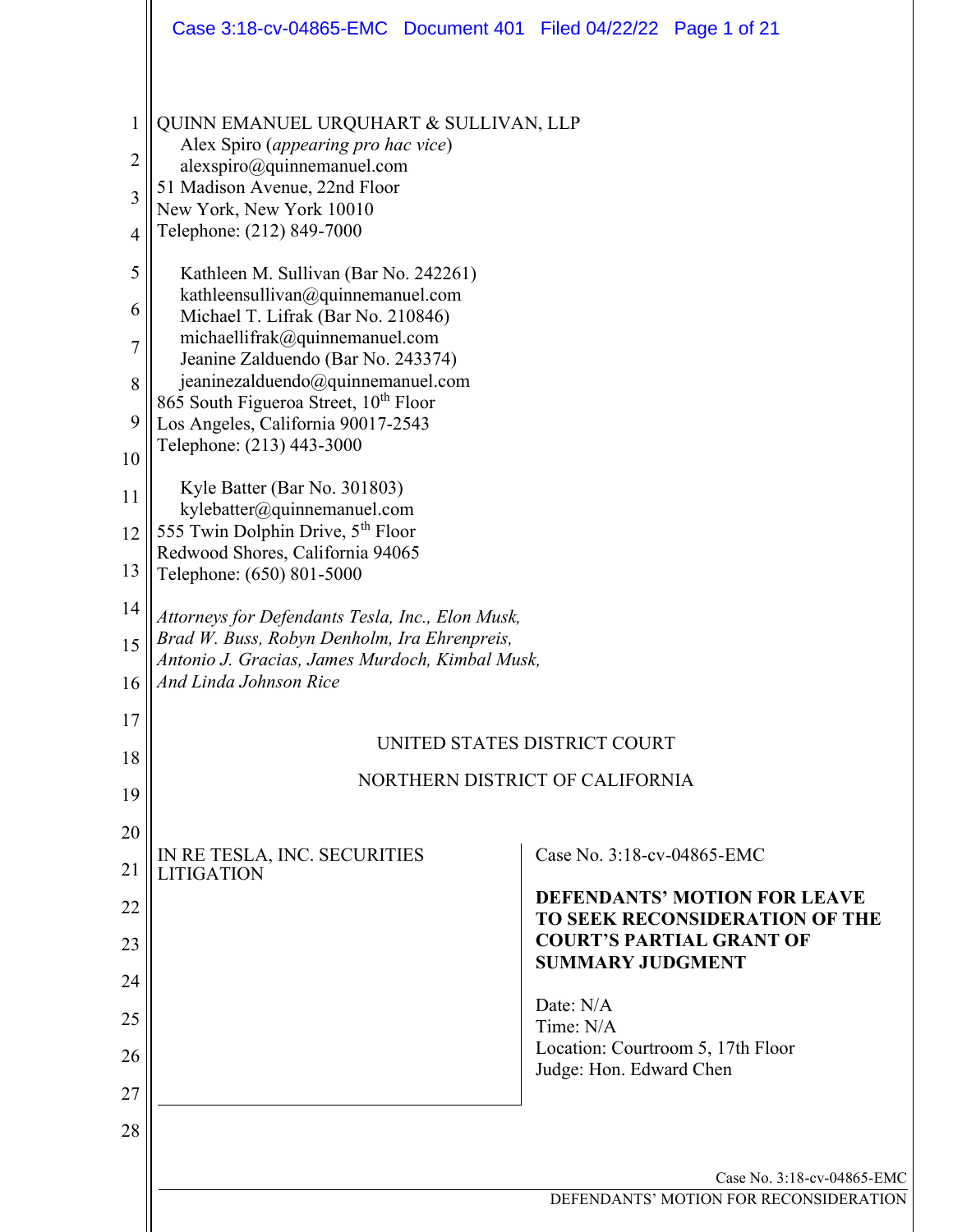2

15

#### NOTICE OF MOTION

## TO ALL PARTIES AND THEIR ATTORNEYS OF RECORD:

3 4 5 6 7 8 PLEASE TAKE NOTICE THAT Defendants Tesla, Inc., Elon R. Musk, Brad W. Buss, Robyn Denholm, Ira Ehrenpreis, Antonio J. Gracias, James Murdoch, Kimbal Musk, and Linda Johnson Rice (collectively, "Defendants") will, and hereby do, move for leave, pursuant to Civ. L.R. 7-9, to file a Motion for Reconsideration of this Court's Order dated April 1, 2022, and issued to the parties on April 10, 2022, granting in part the Plaintiff's motion for partial summary judgment (the "Order").

9 10 11 12 This motion will be based on this Notice of Motion and Motion for Leave to File a Motion for Reconsideration of the Court's Order, the Memorandum of Points and Authorities and proposed order attached hereto, the files and records in this matter, and any oral argument that the Court may hear. RELIEF REQUESTED

13 14 Pursuant to Civ. L.R. 7-9(a), Defendants respectfully request leave of Court to file a Motion for Reconsideration of the Court's April 1 Order.

## STATEMENT OF ISSUES TO BE DECIDED

16 17 18 19 20 21 Whether the Court should grant leave to file a Motion for Reconsideration of the Court's Order, ECF 387, which granted the Plaintiff's motion for summary judgment on falsity and scienter while correctly denying summary judgment on reliance, because the failure to apply the same standard for materiality across all three elements is clear legal error and because the Court overlooked material facts in evidence that would allow a reasonable jury to find for Defendants on falsity and scienter.

22 23 24 25 26 27 28 DATED: April 22, 2022 Respectfully submitted, QUINN EMANUEL URQUHART & SULLIVAN, LLP By: /s/ Kathleen M. Sullivan Kathleen M. Sullivan Attorneys for Tesla, Inc., Elon Musk, Brad W. Buss, Robyn Denholm, Ira Ehrenpreis, Antonio J. Gracias, James Murdoch, Kimbal Musk, And Linda Johnson Rice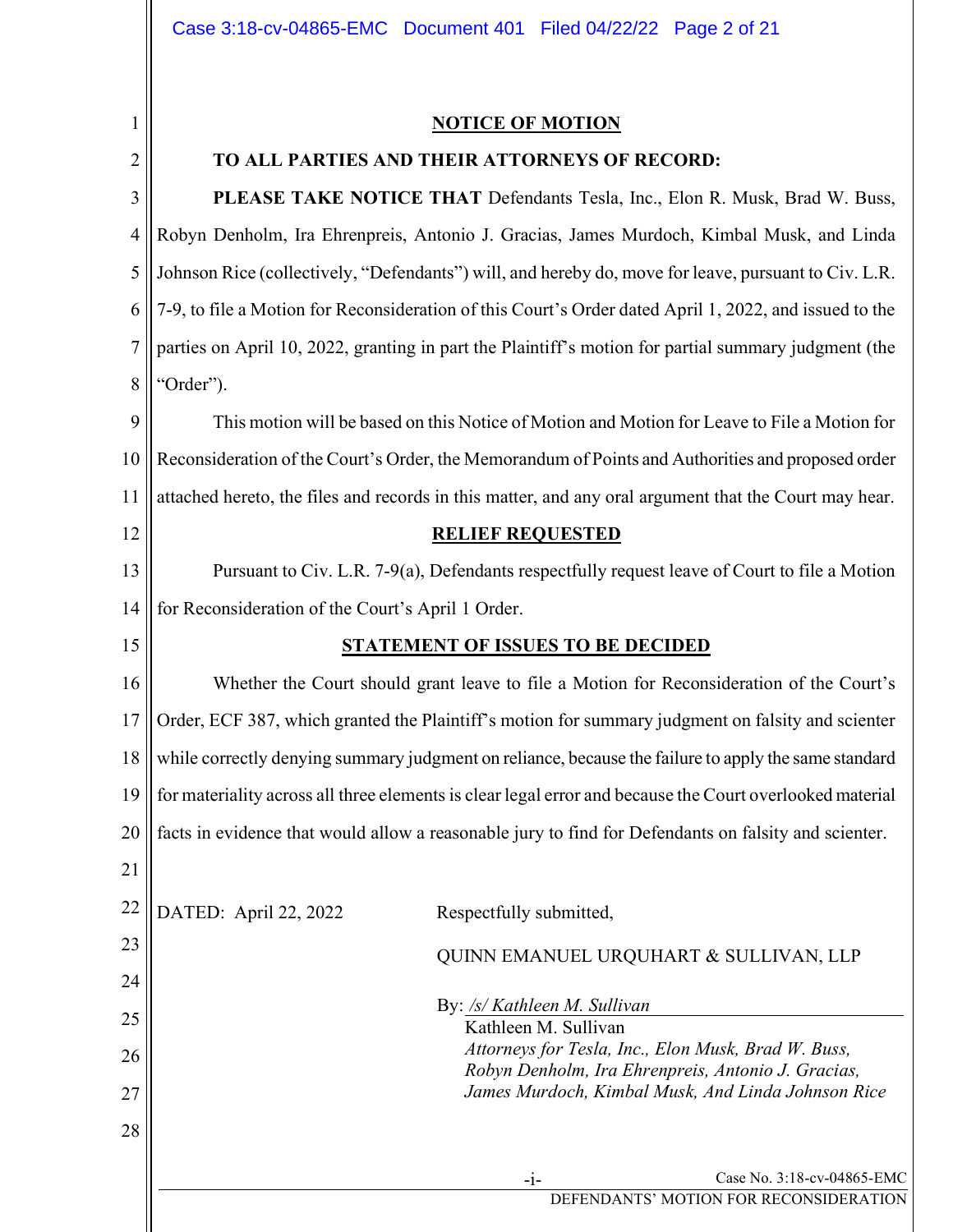|                | Case 3:18-cv-04865-EMC  Document 401  Filed 04/22/22  Page 3 of 21                                                                                                                                               |      |
|----------------|------------------------------------------------------------------------------------------------------------------------------------------------------------------------------------------------------------------|------|
| 2              | <b>TABLE OF CONTENTS</b>                                                                                                                                                                                         | Page |
| 3              |                                                                                                                                                                                                                  |      |
| 4              |                                                                                                                                                                                                                  |      |
| 5              |                                                                                                                                                                                                                  |      |
| 6              |                                                                                                                                                                                                                  |      |
| 7<br>8         | THE COURT SHOULD RECONSIDER OR CLARIFY ITS ORDER GRANTING<br>I.<br>SUMMARY JUDGMENT ON FALSITY AND SCIENTER BECAUSE IT IS<br>CLEARLY ERRONEOUS IN LIGHT OF FACTUAL DISPUTES ON                                   |      |
| 9<br>10        | The Court Should Reconsider Its Order Because The Materiality Standard<br>A.                                                                                                                                     |      |
| 11<br>12<br>13 | Alternatively, The Court Should Clarify That Materiality Remains At Issue<br><b>B.</b><br>THE COURT SHOULD RECONSIDER ITS GRANT OF SUMMARY<br>Π.<br><b>JUDGMENT ON FALSITY AND SCIENTER BECAUSE IT OVERLOOKS</b> |      |
| 14             | MATERIAL FACTS ON WHICH A REASONABLE JURY COULD FIND FOR                                                                                                                                                         |      |
| 15             |                                                                                                                                                                                                                  |      |
| 16             |                                                                                                                                                                                                                  |      |
| 17             |                                                                                                                                                                                                                  |      |
| 18             |                                                                                                                                                                                                                  |      |
| 19             |                                                                                                                                                                                                                  |      |
| 20             |                                                                                                                                                                                                                  |      |
| 21             |                                                                                                                                                                                                                  |      |
| 22             |                                                                                                                                                                                                                  |      |
| 23             |                                                                                                                                                                                                                  |      |
| 24             |                                                                                                                                                                                                                  |      |
| 25<br>26       |                                                                                                                                                                                                                  |      |
| 27             |                                                                                                                                                                                                                  |      |
| 28             |                                                                                                                                                                                                                  |      |
|                |                                                                                                                                                                                                                  |      |
|                | Case No. 3:18-cv-04865-EMC<br>$-i$ i-<br>DEFENDANTS' MOTION FOR RECONSIDERATION                                                                                                                                  |      |
|                |                                                                                                                                                                                                                  |      |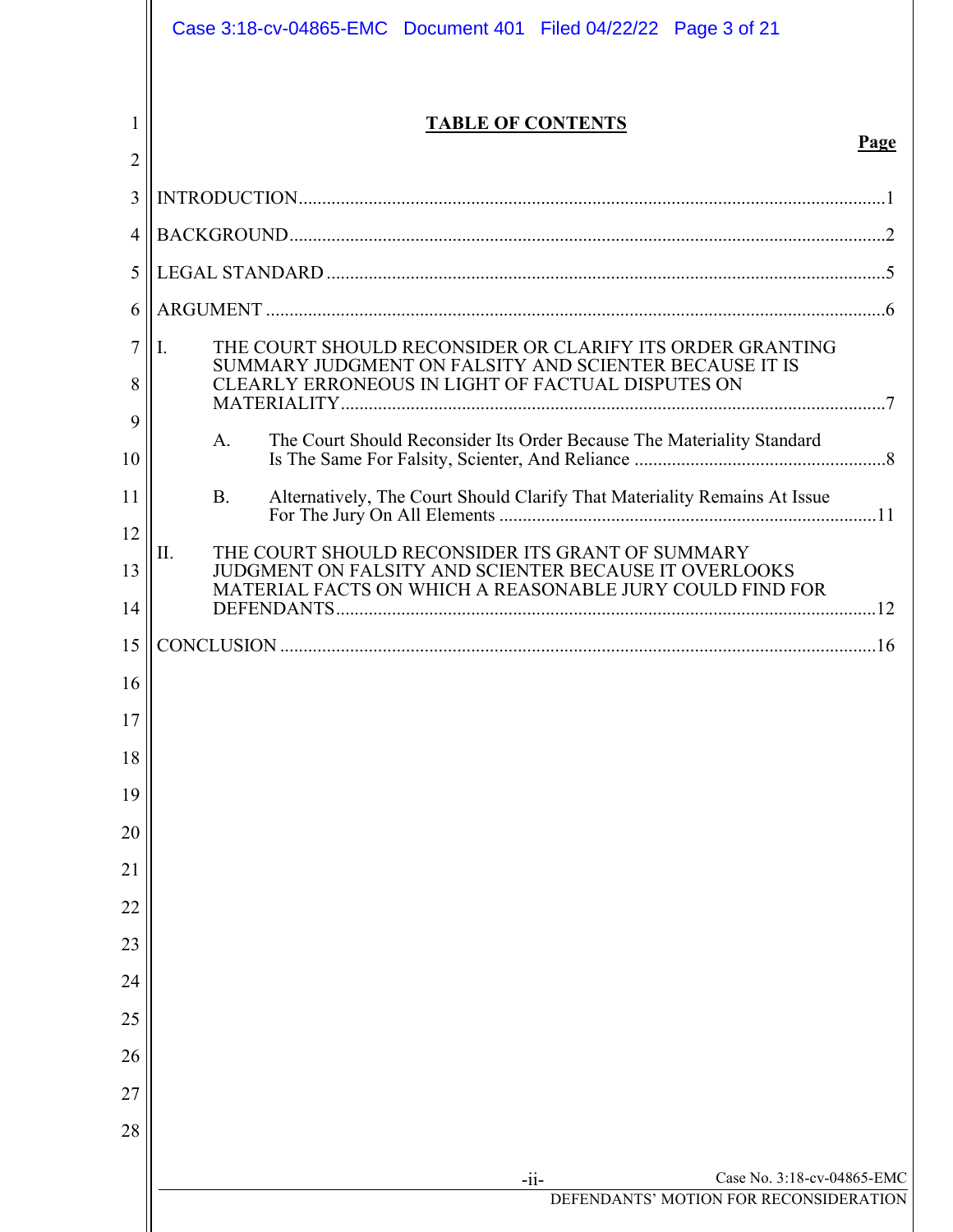|          | Case 3:18-cv-04865-EMC  Document 401  Filed 04/22/22  Page 4 of 21               |
|----------|----------------------------------------------------------------------------------|
| 1        | <b>TABLE OF AUTHORITIES</b>                                                      |
| 2        | <b>Page</b><br><b>Cases</b>                                                      |
| 3        | Amgen Inc. v. Conn. Ret. Plans & Trust Funds,                                    |
| 4<br>5   | Basic Inc. v. Levinson,                                                          |
| 6        |                                                                                  |
| 7        | Bordallo v. Reyes,                                                               |
| 8        | Dura Pharma, Inc. v. Broudo,                                                     |
| 9        | Ernst & Ernst v. Hochfelder,                                                     |
| 10<br>11 | Gebhart v. SEC,                                                                  |
| 12       | Goldman Sachs Grp., Inc. v. Ark. Tchr. Ret. Sys.,                                |
| 13       | Halliburton Co. v. Erica P. John Fund, Inc.,                                     |
| 14       |                                                                                  |
| 15       | Hollinger v. Titan Cap. Corp.,                                                   |
| 16       | In re Alphabet, Inc. Sec. Litig.,                                                |
| 17<br>18 | In re Apple Comput. Sec. Litig.,                                                 |
| 19       | Matrixx Initiatives, Inc. v. Siracusano,                                         |
| 20       | Oran v. Stafford,                                                                |
| 21       |                                                                                  |
| 22       | Phillips v. LCI Int'l, Inc.,                                                     |
| 23       | Retail Wholesale & Dep't Store Union Local 338 Ret. Fund v. Hewlett-Packard Co., |
| 24       | San Leandro Emergency Med. Grp. Profit Sharing Plan v. Philip Morris Cos., Inc., |
| 25       |                                                                                  |
| 26       | School Dist. No. 1J, Multnomah Cnty. v. ACandS, Inc.,                            |
| 27<br>28 | Stoneridge Inv. Partners, LLC v. Scientific-Atlanta, Inc.,                       |
|          | Case No. 3:18-cv-04865-EMC                                                       |
|          | $-iii-$<br>DEFENDANTS' MOTION FOR RECONSIDERATION                                |
|          |                                                                                  |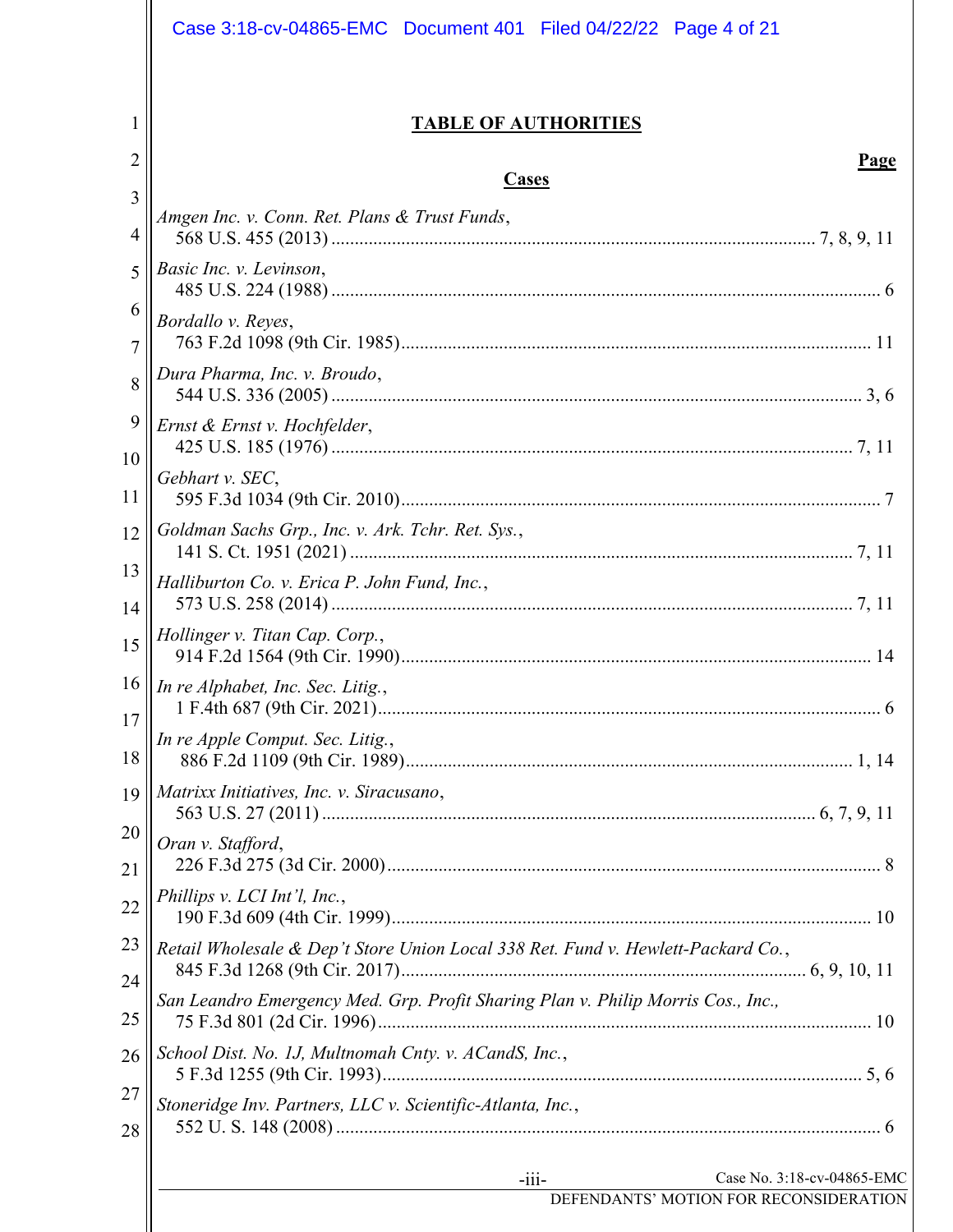|                | Case 3:18-cv-04865-EMC  Document 401  Filed 04/22/22  Page 5 of 21 |
|----------------|--------------------------------------------------------------------|
|                |                                                                    |
| $\mathbf{1}$   | W. Coast Stock Transfer, Inc. v. Terra Tech Corp.,                 |
| 2<br>3         | Wahl v. Am. Sec. Ins. Co.,                                         |
| $\overline{4}$ | Webb v. Solarcity Corp.,                                           |
| 5              | Worthy v. City of Berkeley,                                        |
| 6              |                                                                    |
| 7              | <b>Statutes</b>                                                    |
| 8              |                                                                    |
| 9              | <b>Rules</b>                                                       |
| 10             |                                                                    |
| 11             |                                                                    |
| 12             |                                                                    |
| 13             |                                                                    |
| 14             |                                                                    |
| 15             |                                                                    |
| 16             |                                                                    |
| 17             |                                                                    |
| 18             |                                                                    |
| 19             |                                                                    |
| 20             |                                                                    |
| 21             |                                                                    |
| 22             |                                                                    |
| 23             |                                                                    |
| 24             |                                                                    |
| 25             |                                                                    |
| 26             |                                                                    |
| 27             |                                                                    |
| 28             |                                                                    |
|                | Case No. 3:18-cv-04865-EMC<br>$-iv-$                               |
|                | DEFENDANTS' MOTION FOR RECONSIDERATION                             |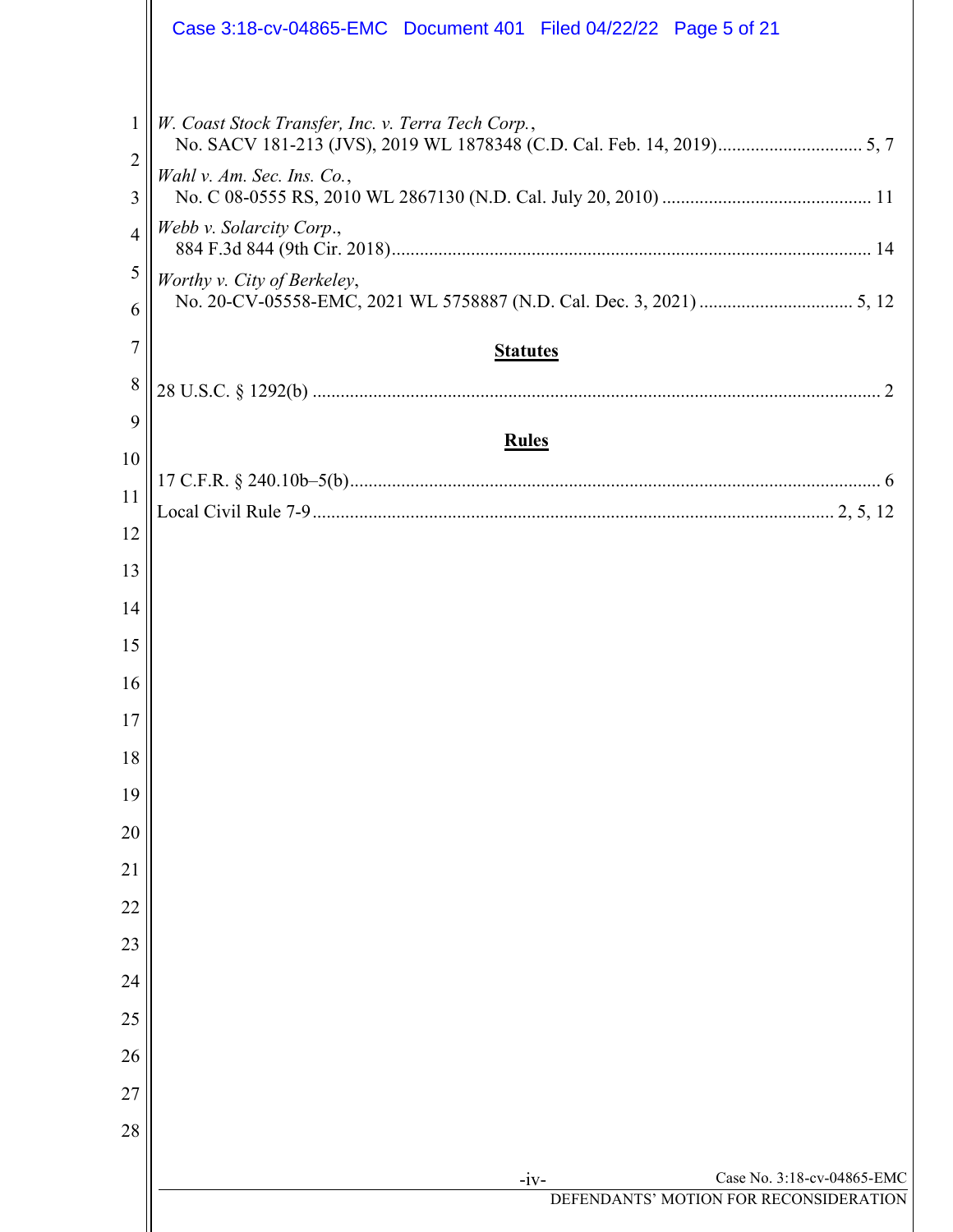# MEMORANDUM OF POINTS AND AUTHORITIES **INTRODUCTION**

3 4 5 6 7 8 9 10 11 Defendants respectfully request leave of Court to file a Motion for Reconsideration of the Court's Order (ECF 387) partially granting summary judgment on the elements of falsity and scienter as to three August 7, 2018 statements by Elon Musk, the CEO of Tesla, Inc. ("Tesla"). Depriving a defendant of a jury trial on the elements of falsity and scienter in a Section 10(b) securities fraud case is an extraordinarily grave and rare step. Defendants are unaware of any case in which a court has similarly taken these issues out of the jury's hands where the statements were at best ambiguous and were issued in the word-constrained and informal context of posts on Twitter. As the Ninth Circuit has long held, "[m]ateriality and scienter are both fact-specific issues which should ordinarily be left to the trier of fact." In re Apple Comput. Sec. Litig., 886 F.2d 1109, 1113 (9th Cir. 1989).

12 13 14 15 16 17 18 19 20 21 22 23 24 Here the Court got it half right in ruling that the jury must be allowed decide the issue of reliance. (ECF 387 at 30-32.) As the Court noted, there is sharply conflicting evidence as to whether the alleged misrepresentations did or did not "actually affect the market price." (Id. at 32.) For example, as the Court noted, while there is some evidence that "Tesla's stock price went up after the tweets, analysts issued reports commenting on the tweets, and Tesla's investors reached out to Tesla after the tweets," there is also "evidence that, after the 8/13/2018 blog post, which served as a partial corrective disclosure, there was no decline or at least not a significant decline in stock price; thus, arguably, the reaction to the tweets on 8/7/2018 was a response to Mr. Musk contemplating taking Tesla private and not to statements that, e.g., funding was secured or investor support confirmed." (Id.) In light of this conflicting evidence, the Court rightly ruled that summary judgment on reliance was precluded. While the Court did not expressly decide the issue of materiality for reliance purposes (id.), it necessarily sent that issue too to the jury because price impact and materiality are inextricably intertwined in Section 10(b) cases like this one.

25 26 27 28 But the Court got it half wrong in taking the elements of falsity and scienter away from the jury (id. at 23-29), and that clear legal error warrants reconsideration. That is because all three elements—falsity, scienter, and reliance—require materiality, and the standard of materiality is identical for all three elements. If the evidence fails to show as a matter of law that the statements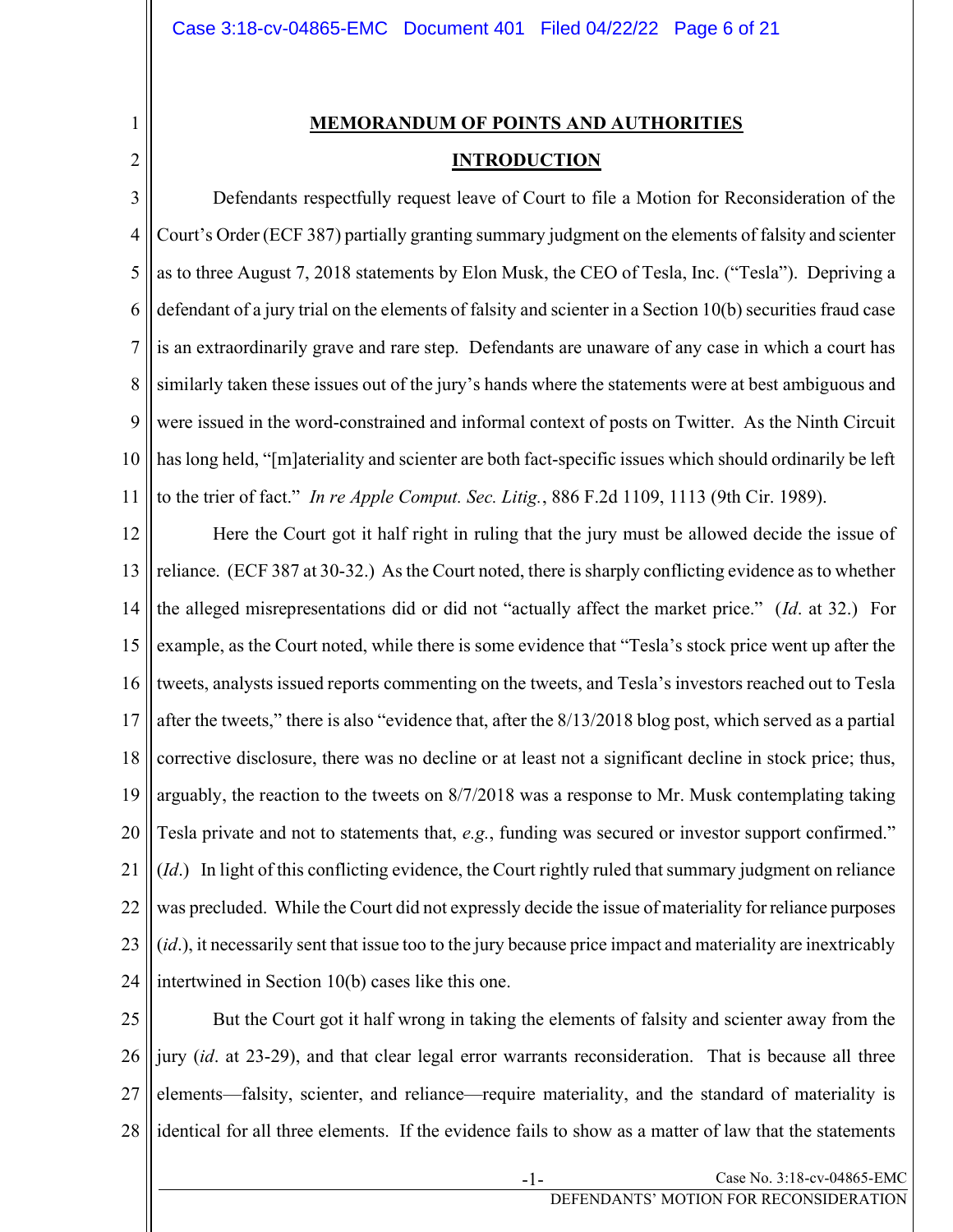1 2 3 4 5 6 7 were material to investors so as to move the market price and thus evince reliance, then the evidence cannot show as a matter of law that the statements were materially false or that Mr. Musk acted with the requisite scienter as to the truth of a material fact. Thus the Court's reliance ruling contradicts its falsity and scienter ruling and warrants reconsideration. Reconsideration is also warranted for the independent reason that the Court overlooked critical record evidence demonstrating the existence of at least a triable issue of fact on falsity and scienter. The proper consideration of that overlooked evidence would show that summary judgment was not warranted on either element.

8 9 10 11 12 13 For all these reasons and as explained further below, the jury should be permitted to decide the issues of falsity and scienter as well as reliance. Defendants therefore respectfully request that the Court grant Defendants leave pursuant to Local Rule 7-9 to file their Motion for Reconsideration of the Court's Order. If the Court denies such leave, then Defendants respectfully request that the Court grant Defendants' concurrently filed Motion for Certification of its Order for interlocutory appeal pursuant to 28 U.S.C. § 1292(b).

14

## BACKGROUND

15 16 17 18 19 20 21 22 23 24 The relevant facts are as follows: On July 31, 2018, Mr. Musk met with the managing director of Saudi Arabia's Public Investment Fund (PIF) to discuss a deal to take Tesla private—a meeting that followed years of lobbying and discussions about such a transaction. As the meeting concluded, the managing director told Musk "[w]e want to do this," and an eyewitness described the discussion as a "handshake agreement to have the Saudis finance a private transaction for Tesla." (ECF 365-1 (Ex. B at 155:20-156:2); ECF 365-1 (Ex. P at 161:7-162:1).) Mr. Musk then proposed to Tesla's board of directors a take-private transaction for \$420 per share, which reflected a premium over Tesla's stock price for such a deal. (ECF 352-32 (Ex. 81); ECF 365-1 (Ex. B at 192:10-14).) Mr. Musk later explained to the Tesla board of directors that the PIF "was willing to fund the entire going-private transaction." (ECF 352-32 (Ex. 83); ECF 365-1 (Ex. B at 206:6-23).)

25 26 27 28 On August 7, Mr. Musk published a tweet that stated: "Am considering taking Tesla private at \$420. Funding secured." (ECF 352-15 (Ex. 8).) Later the same day, Musk wrote a blog post explaining that he was "considering taking Tesla private at a price of \$420/share" but cautioning that "a final decision has not yet been made," that he was hoping "to structure [it] so that all shareholders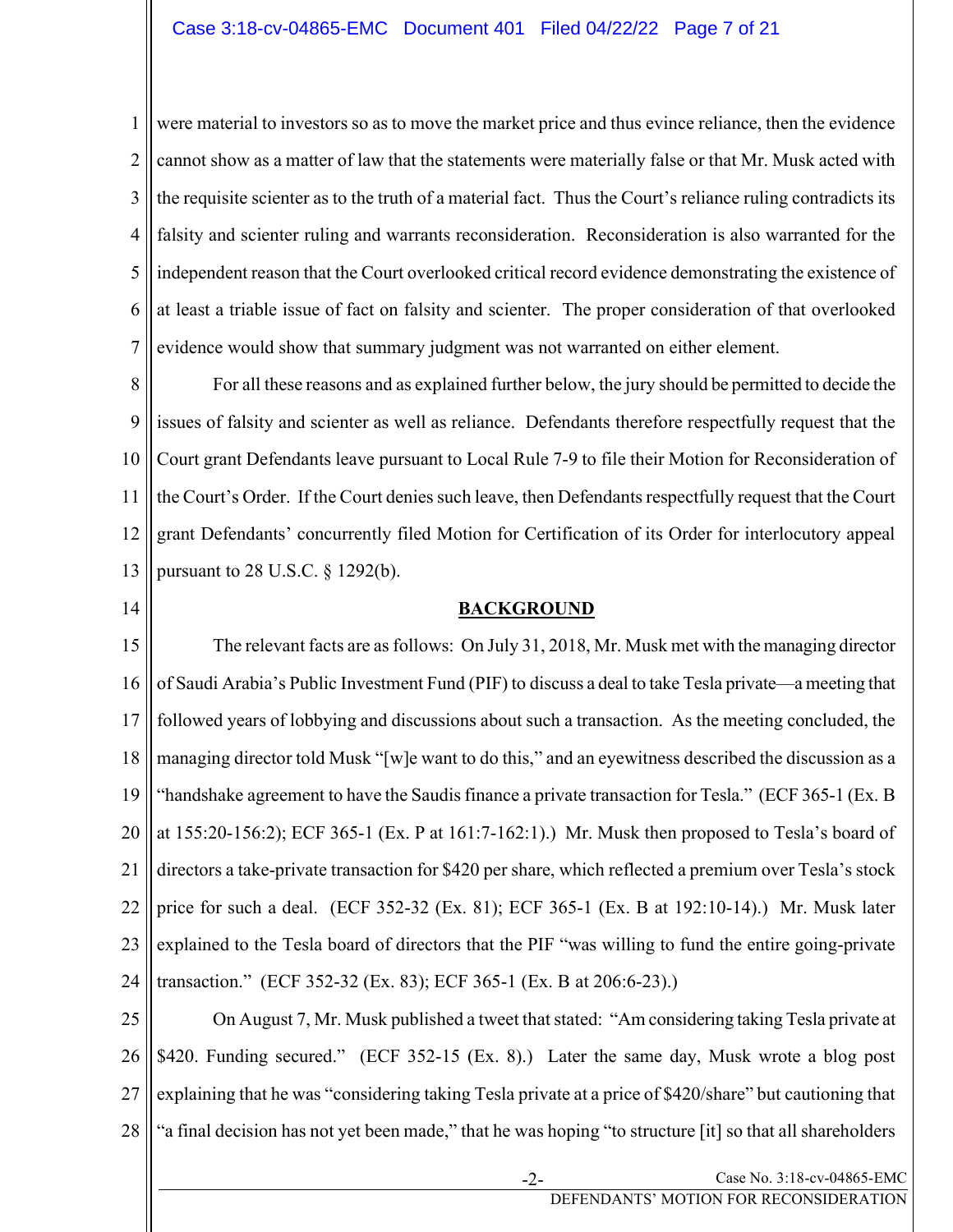#### Case 3:18-cv-04865-EMC Document 401 Filed 04/22/22 Page 8 of 21

1 2 3 4 have a choice," and that any proposal "would ultimately be finalized through a vote of our shareholders." (ECF 352-19 (Ex. 12).) He tweeted a link to the blog post with a cover note stating: "Investor support is confirmed. Only reason why this is not certain is that it's contingent on shareholder vote." (ECF 352-20 (Ex. 13).)

5 6 7 8 9 10 11 12 The price of Tesla stock rose on August 7 after Mr. Musk's tweets and blog post. (ECF 291-1 at ¶¶ 71-76.) Six days later, on August 13, Mr. Musk published a more detailed blog post explaining that a funding agreement was not yet finalized and describing a series of additional steps necessary to close any deal, including consulting with advisors and legal counsel about the structure of the deal, obtaining consent from a special committee of Tesla's board, and securing any necessary regulatory approvals. (ECF 352-22 (Ex. 16).) In response to that more detailed explanation, the price of Tesla stock barely moved; in fact, controlling for market and industry effects, it rose slightly. (ECF 365-1 (Ex. I).)

13 14 15 16 17 18 19 20 21 22 23 24 25 26 Despite the fact that investors greeted the more detailed August 13 disclosure with a shrug, Plaintiff Glen Littleton filed a class action complaint against Defendants claiming that Mr. Musk's August 7 tweets and certain other statements were "material misrepresentations" in violation of Section 10(b) of the Securities and Exchange Act and SEC Rule 10b-5 because they allegedly deceived investors about the level of certainty of a take-private deal. (ECF 184.) Mr. Littleton moved for partial summary judgment with respect to the two August 7 tweets and another statement not relevant here. (ECF 352.) He sought judgment on three of the six elements of a Section 10(b) claim, see Dura Pharma, Inc. v. Broudo, 544 U.S. 336, 341 (2005) (identifying six elements): "(1) material misrepresentations or omissions; (2) scienter; and (3) reliance upon the misrepresentations or omissions." (ECF 352 at 1.) Mr. Littleton's theory was that "Funding secured" in the first tweet necessarily signified a binding commitment to provide funding (*id.* at 17, 20); that "Investor support is confirmed" in the second tweet referred to support from existing shareholders, rather than the new investors who would facilitate a take-private deal (id. at 21); and that the second tweet should be interpreted in isolation from the more detailed blog post to which it linked *(id.* at 22).

27 28 The Court granted Plaintiff's summary judgment motion in part as to the elements of falsity and scienter. (ECF 387 at 21-30.) The Court disagreed with Plaintiff's interpretation of all three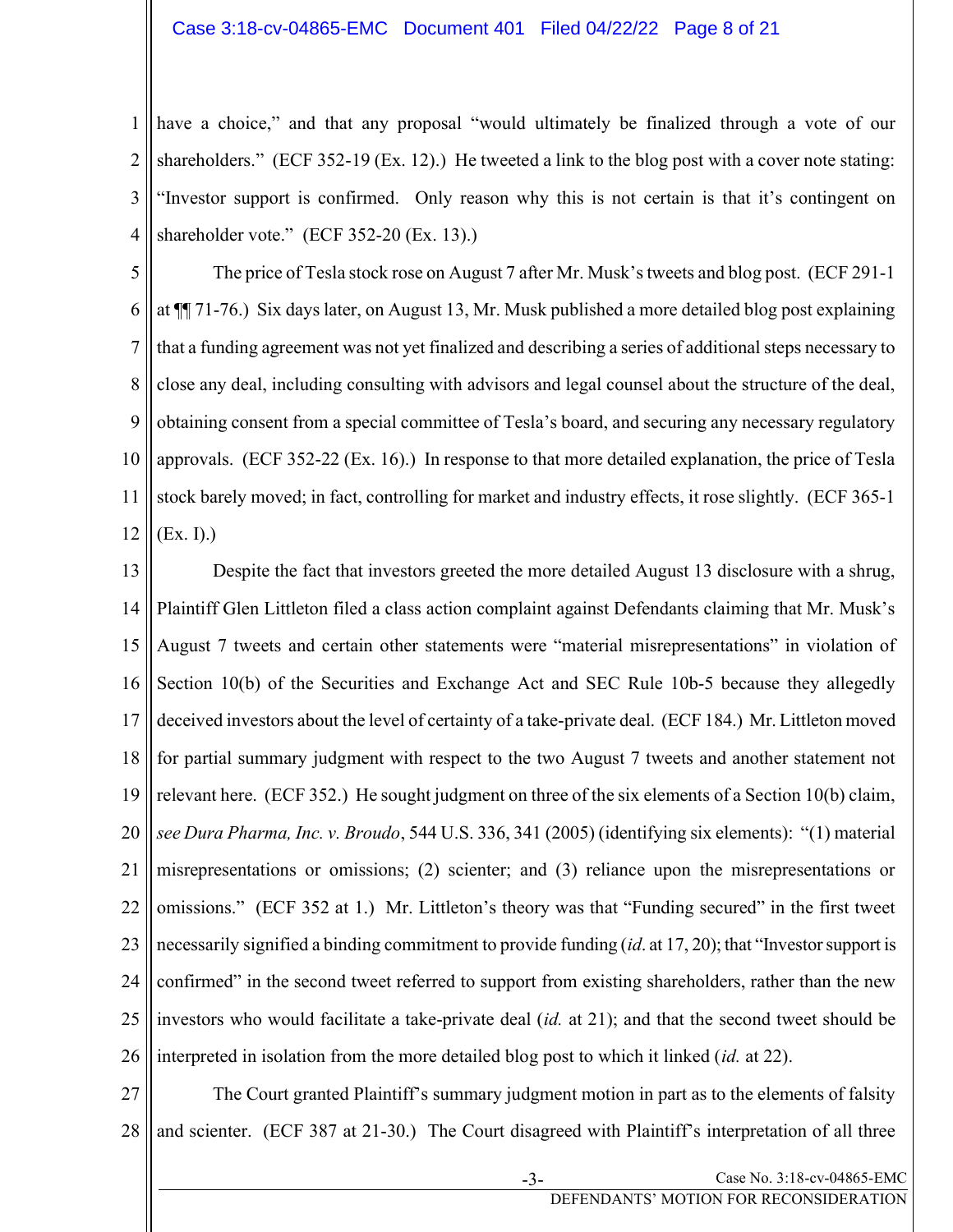1 2 3 4 5 6 7 8 9 10 contested statements in the two tweets. The Court found that Mr. Littleton's proposed reading of "Funding secured" in the first tweet as meaning a binding commitment was "too narrow a reading" (*id.* at 24) and that "there is some softness to the term 'secured'" (*id.* at 25). The Court likewise disagreed with Mr. Littleton's reading of "Investor support is confirmed" in the second tweet as referring to "shareholder support," noting that "shareholders" are separately mentioned in the same tweet. (Id. at 26.) And, contrary to Mr. Littleton's insistence on reading the statement in the second tweet—"Only reason why this is not certain is that it's contingent on a shareholder vote"—in isolation from the blog post to which that tweet linked, the Court reasoned that the linked blog post, which it quoted at length, was properly part of the "full context" in which the second tweet must be read. (Id. at 27-28.)

11 12 13 14 15 16 17 18 19 20 21 Despite interpreting the tweets very differently from Plaintiff, the Court nevertheless granted partial summary judgment to Plaintiff on the elements of falsity and scienter. On the element of falsity, the Court ruled that "Funding secured" must "mean (1) at least a verbal commitment (2) based on a discussion of at least some details about what funding would entail" (id. at 25), and concluded that, under that interpretation, the statement was false as a matter of law (id. at 26). The Court also ruled that the statement "Investor support is confirmed" was false and misleading as a matter of law "given the preliminary nature of the discussions between the PIF and Tesla." ( $Id$ . at 26-27.) And the Court ruled that the statement "Only reason why this is not certain is that it's contingent on a shareholder vote" was also misleading as a matter of law, even when read in the "full context" of the linked blog post, because there were "a number of contingencies that had to be addressed before the matter could reach a shareholder vote." (*Id.* at 28-29.)

22 23 24 25 26 27 On the element of scienter, the Court concluded as a matter of law that the requisite mental state was established because "Mr. Musk recklessly tweeted to the public that funding was secured" while he "knew all of the facts relating to Tesla's interaction with the PIF." (Id. at 26.) The Court likewise found scienter as a matter of law as to the "Investor support is confirmed" and "Only reason why this is not certain is that it's contingent on a shareholder vote" statements for the same reason *(id.* at 27, 29), noting that "the scienter analysis follows the falsity analysis" (id. at 29).

In contrast to its falsity and scienter rulings, the Court denied Plaintiff's motion for summary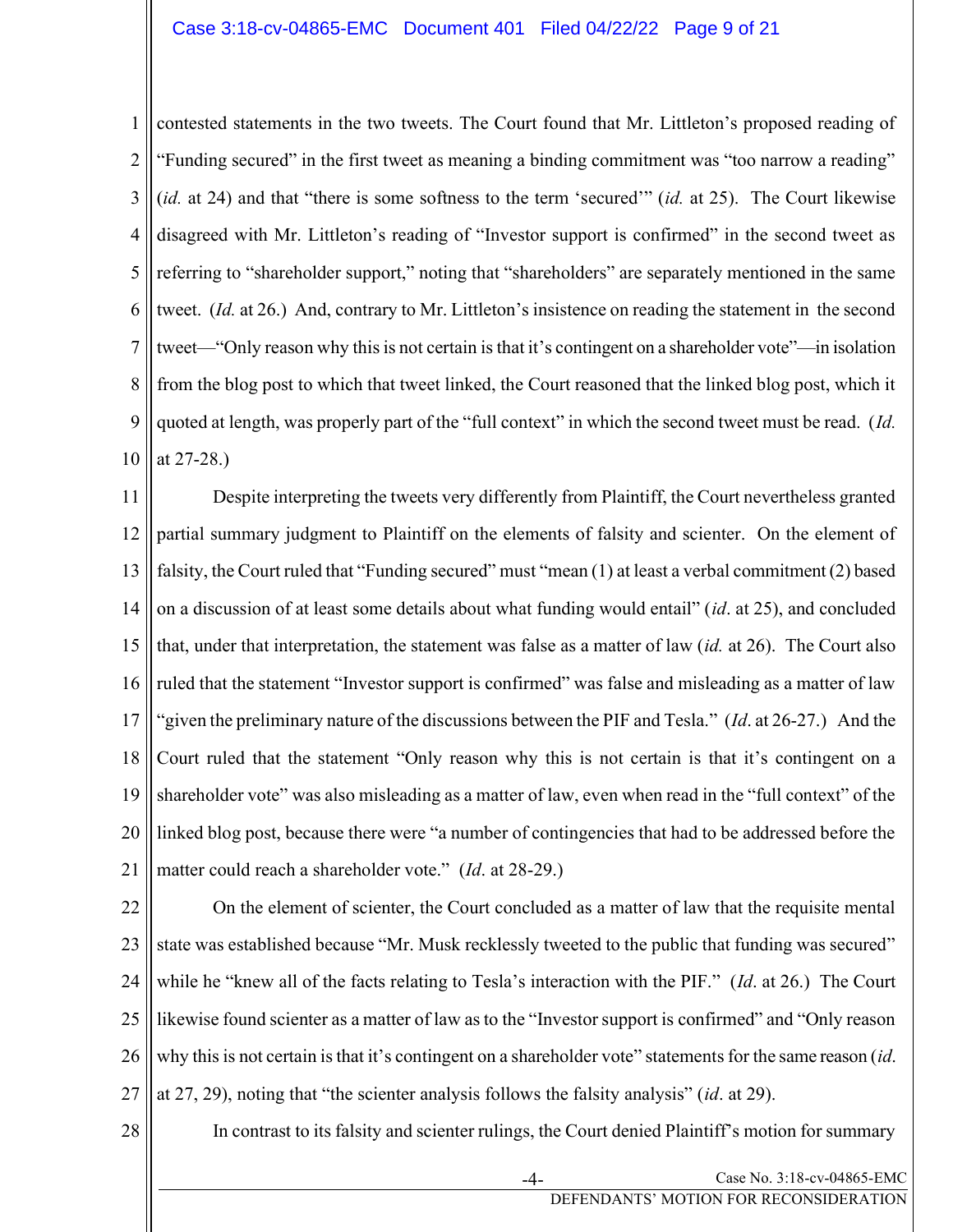1 2 3 4 5 6 7 8 9 10 11 12 13 14 judgment on the reliance element. (Id. at 30-32.) The Court noted that Mr. Littleton is relying on the fraud-on-the-market doctrine to establish reliance, which creates "a rebuttable presumption of reliance where  $(1)$  the alleged misrepresentations were publicly known, (2) they were material, (3) the stock traded in an efficient market, and (4) the plaintiff traded the stock between when the misrepresentations were made and when the truth was revealed.'" (Id. at 31 (citations omitted).) The Court reasoned that, even if the Court "assumes that the three statements at issue were material," there remained "a question of fact precluding summary judgment because, as Defendants have noted, there is evidence suggesting that the misrepresentations did not actually affect the market price." (Id. at 32.) As the Court further noted, "Specifically, there is evidence that, after the 8/13/2018 blog post, which served as a partial corrective disclosure, there was no decline or at least not a significant decline in stock price; thus, arguably, the reaction to the tweets on 8/7/2018 was a response to Mr. Musk contemplating taking Tesla private and not to statements that, e.g., funding was secured or investor support confirmed." (Id.) The Court accordingly concluded that Defendants would be permitted to rebut the presumption of reliance at trial. (Id.)

15

## LEGAL STANDARD

16 17 18 19 20 21 22 23 24 25 26 27 28 Motions for reconsideration are governed by Local Civil Rule 7-9(a), which provides that any party can request "leave to file a motion for reconsideration of any interlocutory order made by that Judge on any ground set forth in Civil L.R. 7-9 (b)." A court may grant a motion for reconsideration of an interlocutory order pursuant to N.D. Cal. Local Rule 7-9 if, with reasonable diligence, the movant, *inter alia*, shows that "a material difference in fact or law exists from that which was presented to the Court before entry of the interlocutory order for which reconsideration is sought" or identifies "a manifest failure by the Court to consider material facts or dispositive legal arguments which were presented to the Court before the interlocutory order." Worthy v. City of Berkeley, No. 20-CV-05558-EMC, 2021 WL 5758887, at \*1 (N.D. Cal. Dec. 3, 2021) (quoting L.R. 7-9(b)). "Reconsideration is also appropriate if the court committed clear error or the initial decision was 'manifestly unjust."" W. Coast Stock Transfer, Inc. v. Terra Tech Corp., No. SACV 181-213 (JVS), 2019 WL 1878348, at \*2 (C.D. Cal. Feb. 14, 2019) (quoting School Dist. No. 1J, Multnomah Cnty. v. AcandS, Inc., 5 F.3d 1255, 1263 (9th Cir. 1993)).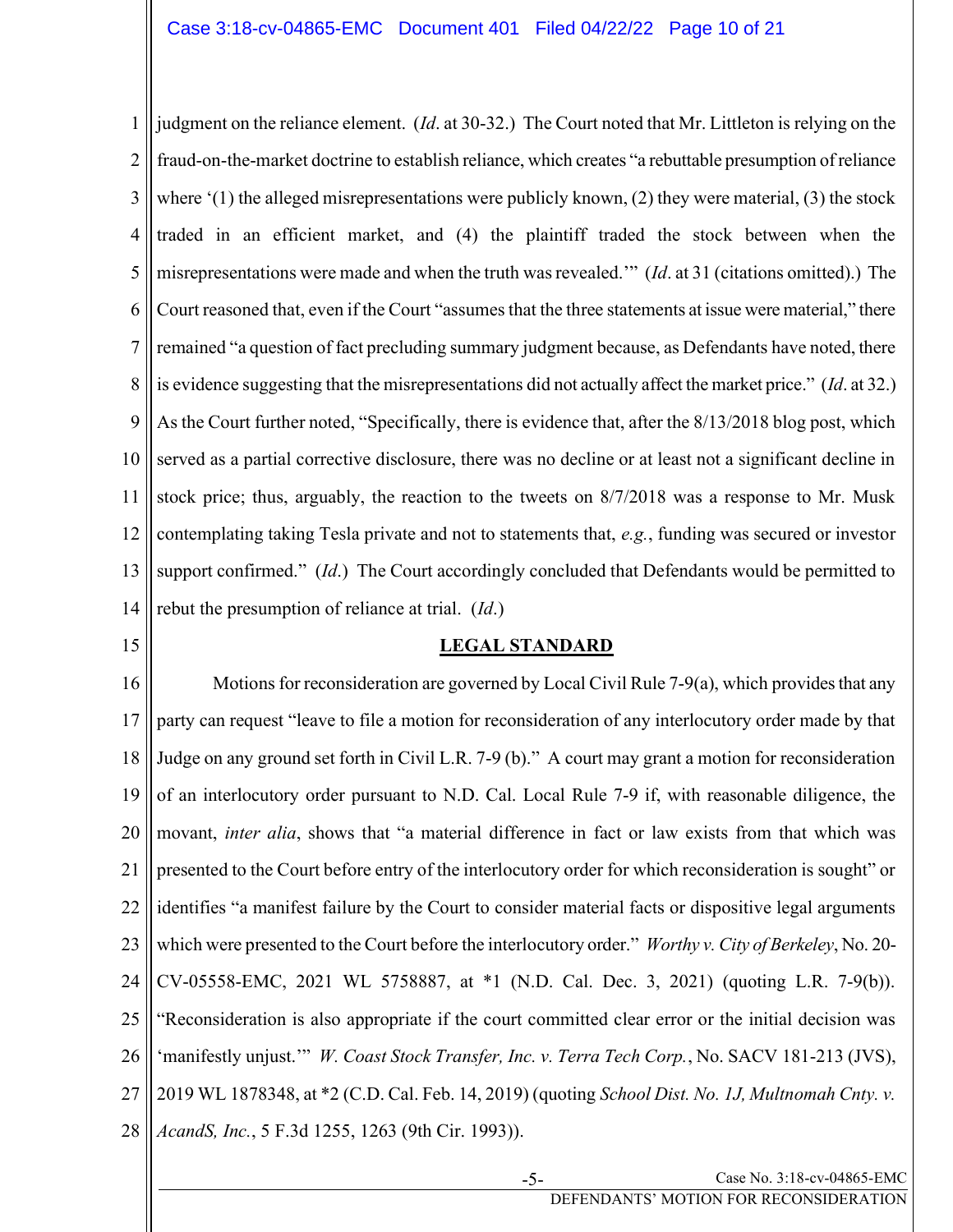#### ARGUMENT

2 3 4 5 6 7 8 9 The Supreme Court has held that a private right of action under Section 10(b) and Rule 10(b)(5) has six elements: (i) misrepresentation or omission of a material fact; (ii) scienter; (iii) a connection with a purchase or sale of a security; (iv) reliance; (v) economic loss; and (vi) loss causation. Dura Pharma, 544 U.S. at 341; see Matrixx Initiatives, Inc. v. Siracusano, 563 U.S. 27, 37-38 (2011); Stoneridge Inv. Partners, LLC v. Scientific-Atlanta, Inc., 552 U. S. 148, 157 (2008). Three of those elements are at issue on Plaintiff's partial summary judgment motion here: falsity, scienter, and reliance. Crucially, each of these three elements hinges on the requirement that the misrepresentation or omission be material to investors.

10 11 12 13 14 15 16 17 18 19 20 21 22 23 First, the element of falsity can be satisfied only by "a *material* misrepresentation (or omission)," Dura Pharma, 544 U.S. at 341 (emphasis added), and thus a plaintiff must show that "the defendant made a statement that was 'misleading as to a material fact," Matrixx Initiatives, 563 U.S. at 38 (quoting Basic Inc. v. Levinson, 485 U.S. 224, 238 (1988)) (emphasis in original). Indeed, the very text of Rule 10b-5 makes it unlawful only to "make any untrue statement of a material fact or to omit to state a *material* fact necessary in order to make the statements made, in the light of the circumstances under which they were made, not misleading." 17 C.F.R. § 240.10b–5(b) (emphases added). The Supreme Court has long "held that this materiality requirement is satisfied when there is a substantial likelihood that the disclosure of the omitted fact would have been viewed by the reasonable investor as having significantly altered the total mix of information made available." Matrixx Initiatives, 563 U.S. at 38 (internal quotations omitted); see also Retail Wholesale & Dep't Store Union Local 338 Ret. Fund v. Hewlett-Packard Co., 845 F.3d 1268, 1275 (9th Cir. 2017) ("A statement is misleading if it would give a reasonable investor the impression of a state of affairs that differs in a material way from the one that actually exists.") (alteration and quotations omitted).

24 25 26 27 Second, materiality is likewise essential to the element of scienter, which requires a Section 10(b) plaintiff to show that the defendant deliberately (or, under Ninth Circuit law, recklessly) made a misrepresentation or omission of a *material* fact. See, e.g., In re Alphabet, Inc. Sec. Litig., 1 F.4th 687, 701 (9th Cir. 2021) (scienter satisfied by "a reckless omission of material facts") (emphasis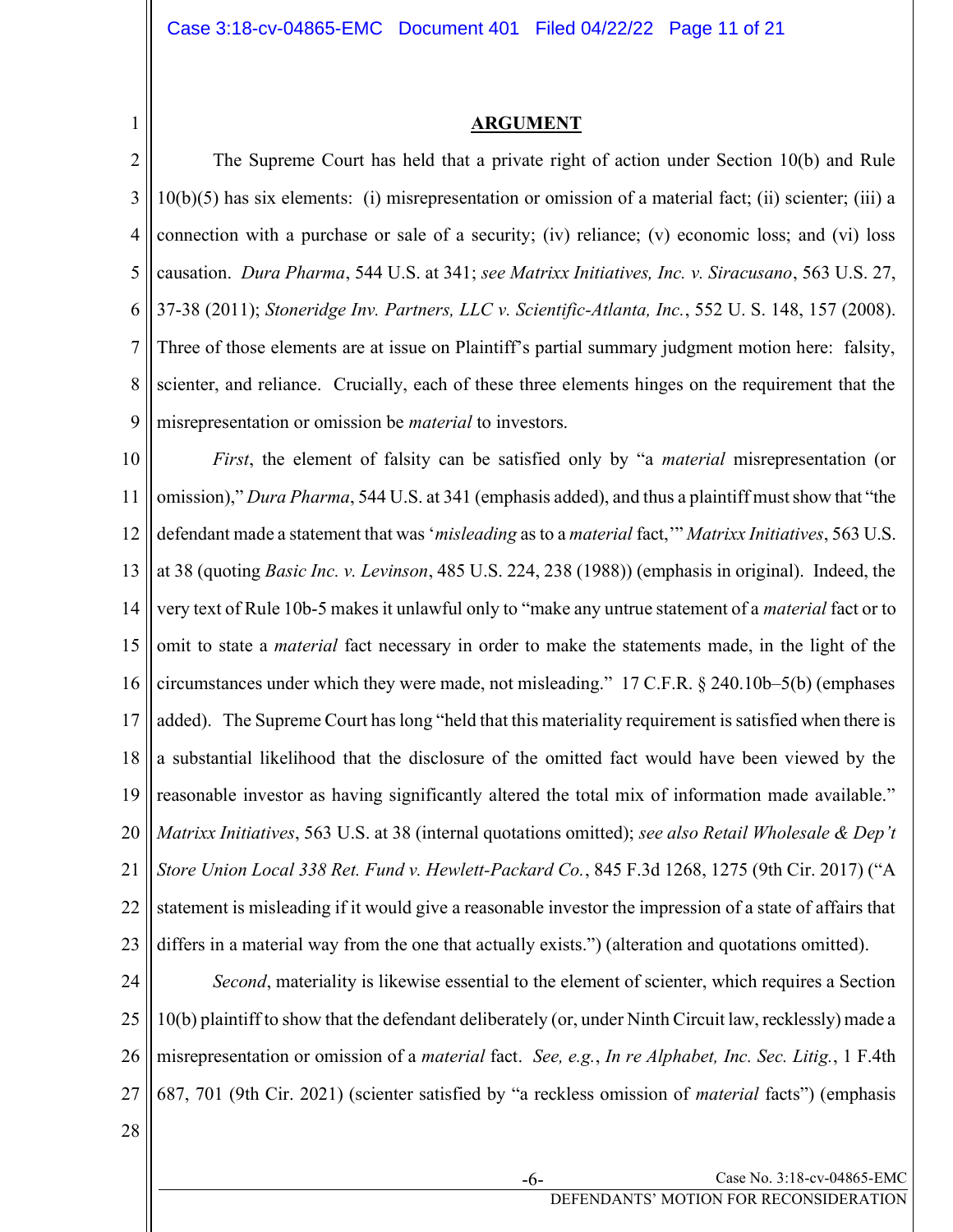1 2 3 4 added).<sup>1</sup> That follows from the basic definition of scienter in this context: an "intent to deceive, manipulate, or defraud." *Ernst & Ernst v. Hochfelder*, 425 U.S. 185, 193 (1976). An intent to make a non-material false statement—a statement that would not be viewed as significantly altering the mix of information for investors—does not establish an intent to deceive, manipulate, or defraud investors.

5 6 7 8 9 10 11 12 13 Third, in a securities class action like this one, materiality is an essential predicate of the fraudon-the-market theory under which a plaintiff is entitled to a rebuttable presumption of reliance. See Amgen Inc. v. Conn. Ret. Plans & Trust Funds, 568 U.S. 455, 466-67 (2013); Halliburton Co. v. Erica P. John Fund, Inc., 573 U.S. 258, 278 (2014). The requirement to show materiality for purposes of invoking the fraud-on-the-market presumption is "directed at price impact—whether the alleged misrepresentations affected the market price in the first place." Id. (internal quotations omitted). The concepts of price impact and materiality are, thus, "overlapping" and "the evidence relevant to one will almost always be relevant to the other." Goldman Sachs Grp., Inc. v. Ark. Tchr. Ret. Sys., 141 S. Ct. 1951, 1961 n.2 (2021).

14 15

#### I. THE COURT SHOULD RECONSIDER OR CLARIFY ITS ORDER GRANTING SUMMARY JUDGMENT ON FALSITY AND SCIENTER BECAUSE CLEARLY ERRONEOUS IN LIGHT OF FACTUAL DISPUTES ON MATERIALITY

16 17 18 19 20 21 22 23 24 The Court correctly found that reliance is not established as a matter of law because the facts remain disputed on whether the challenged statements moved Tesla's market price. While the Court "assume[d]" materiality without deciding whether it was established (ECF 387 at 32), the above controlling precedent makes clear that, if there is no price impact as a matter of law, there is also no materiality as a matter of law for reliance purposes. And if there is no materiality as a matter of law for reliance purposes, the above controlling precedent makes equally clear that there is no materiality as a matter of law for purposes of falsity or scienter. The Court's summary judgment ruling on falsity and scienter was thus "clear error" that was not evident before the order issued, warranting the Court's reconsideration. W. Coast Stock Transfer, 2019 WL 1878348, at \*2.

25

26 27 <sup>1</sup> While the Ninth Circuit allows proof of recklessness to satisfy the scienter requirement under Section 10(b), see Gebhart v. SEC, 595 F.3d 1034, 1040 (9th Cir. 2010), the Supreme Court has not approved such an approach, see Matrixx Initiatives, 563 U.S. at 48 (reserving the question whether recklessness suffices). Defendants reserve the right to challenge in an appropriate forum any ultimate finding based on recklessness.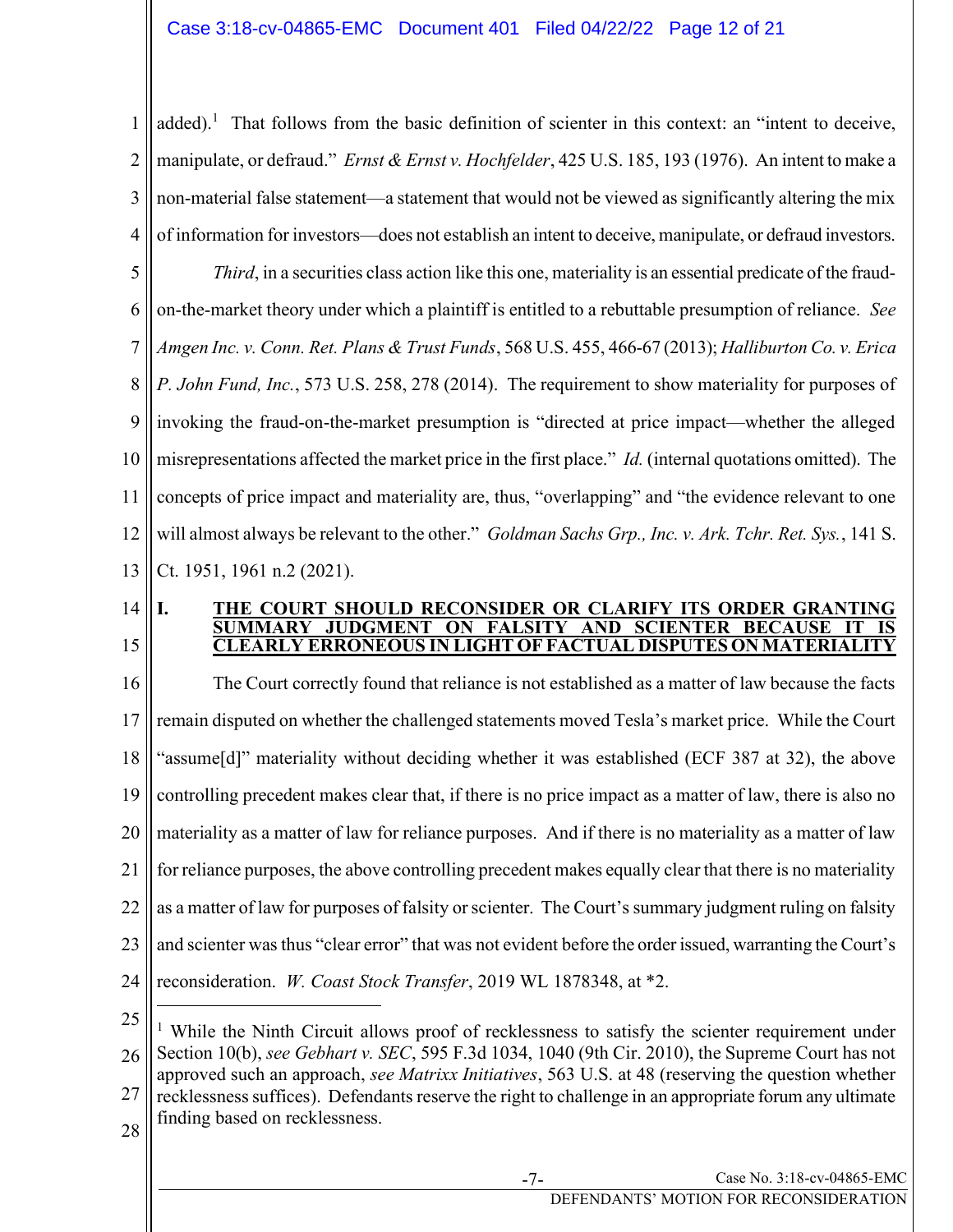## A. The Court Should Reconsider Its Order Because The Materiality Standard Is The Same For Falsity, Scienter, And Reliance

3 4 5 6 7 8 9 10 11 12 13 14 15 **Reliance.** In denying summary judgment on the reliance element of the Section 10(b) claim, the Court correctly ruled that there is "[a]t the very least" a "question of fact" for the jury to decide on whether the three allegedly false statements had any impact on the price of Tesla's stock. (ECF 387 at 32.) Specifically, in assuming without deciding that the statements were material, the Court noted that "there is evidence to support materiality because Tesla's stock price went up after the tweets, analysts issued reports commenting on the tweets, and Tesla's investors reached out to Tesla after the tweets." (*Id.*) On the other hand, in ruling that "there is a question of fact precluding summary judgment" on reliance, the Court noted that "there is evidence suggesting that the misrepresentations did not actually affect the market price," including "evidence that, after the 8/13/2018 blog post, which served as a partial corrective disclosure, there was no decline or at least not a significant decline in stock price." (*Id.*) As the Court noted, this countervailing evidence "arguably" showed that "the reaction to the tweets on 8/7/2018 was a response to Mr. Musk contemplating taking Tesla private and not to statements that,  $e.g.,$  funding was secured or investor support confirmed." (Id.)

16 17 18 19 20 21 22 23 24 25 26 27 28 The factual dispute the Court properly identified as to whether the statements had any price impact, however, necessarily compels the conclusion that there is a factual dispute as to materiality as well. That is because, for purposes of the reliance element in a fraud-on-the-market-presumption case like this one, materiality and price impact are inextricably intertwined. As the Supreme Court has observed, it is "uncontroversial" that, in such a case, the "definition" of "immaterial misrepresentations and omissions" means misrepresentations and omissions that do "not affect . . . stock price[s] in an efficient market." Amgen, 568 U.S. at 464 (quotations omitted); see Oran v. Stafford, 226 F.3d 275, 282 (3d Cir. 2000) (Alito, J.) ("[I]f a company's disclosure of information has no effect on stock prices, 'it follows that the information disclosed . . . was *immaterial* as a matter of law.'") (emphasis added). Thus, even though the Court "assume[d]" materiality while finding price impact in dispute, the governing law makes it legally impossible to have materiality as a matter of law if price impact remains in factual dispute. Because the Court correctly found price impact to be in factual dispute, its Order effectively precludes any finding of materiality as a matter of law.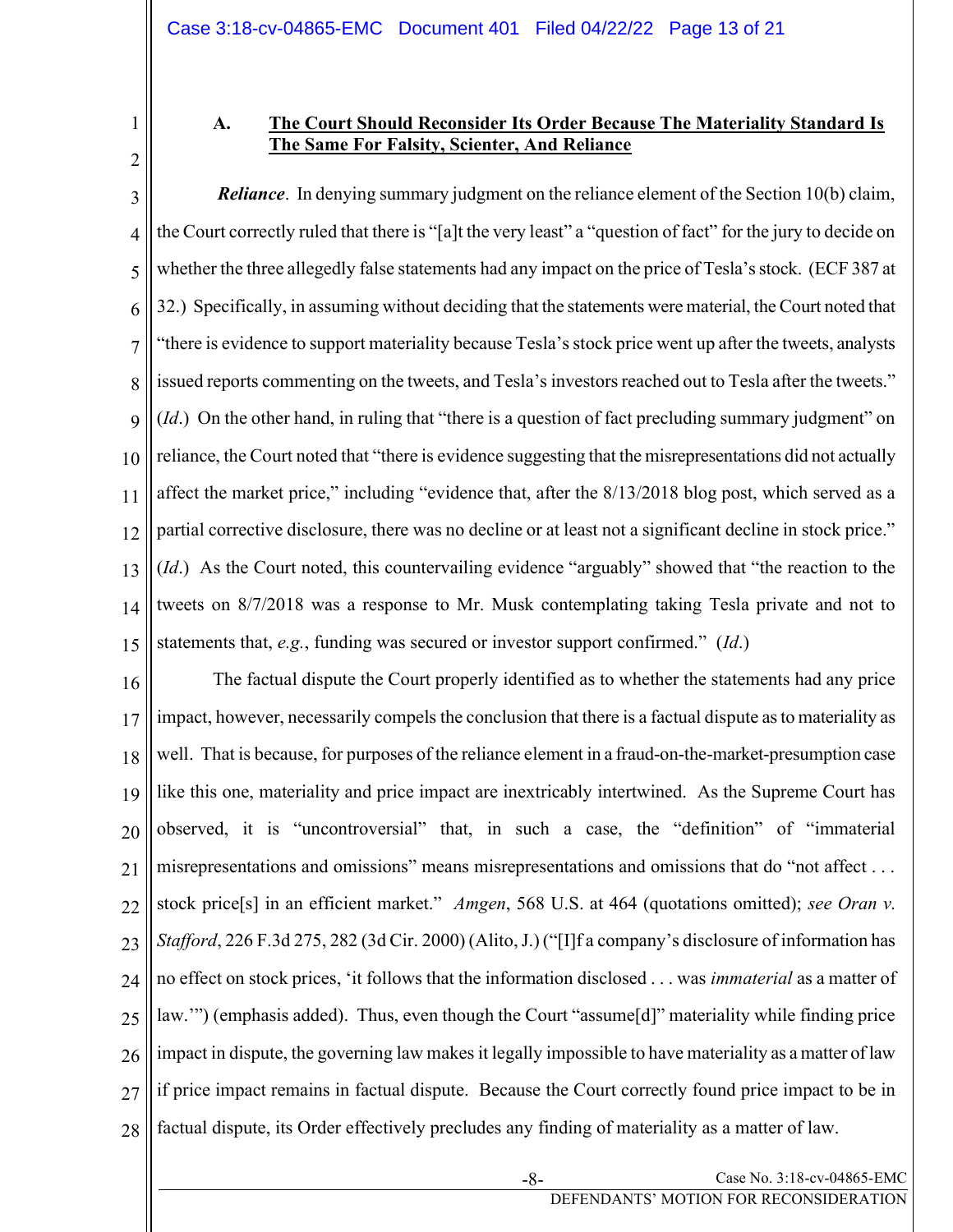1 2 3 4 5 6 7 8 9 10 11 12 13 14 15 16 17 18 19 **Falsity**. In the absence of materiality as a matter of law for purposes of reliance, it is likewise legally impossible to find materiality as a matter of law for purposes of falsity. That is because the materiality standard for a "material misrepresentation or omission" is identical to the materiality standard for reliance. Specifically, the Supreme Court held in *Amgen* that proving a material misrepresentation or omission under the falsity element requires the very same proof as is needed to invoke the fraud-on-the-market presumption under the reliance element. See Amgen, 568 U.S. at 459- 60, 467. It was on that basis that the Court held that materiality need not be proved at the classcertification stage: because a failure of proof on materiality will defeat the Section 10(b) claim on the merits under the element of falsity, there is no risk that a failure to prove materiality as a prerequisite to the fraud-on-the-market theory under the reliance element would cause individual reliance issues to predominate at trial. Id. Under Amgen, it thus is not legally possible to conclude that materiality is an open jury question for purposes of reliance and the fraud-on-the-market theory while at the same time granting summary judgment on the element of "material misrepresentation or omission." The two standards of materiality are the same. Indeed, if this Court fails to reconsider its grant of summary judgment on "material misrepresentation or omission" while allowing reliance to go to the jury, it would risk exactly the outcome that the Supreme Court held in *Amgen* was legally precluded: that the jury finds that the statements were not material, defeating the fraud-on-the-market presumption, and so is required to decide reliance on an individualized rather than class-wide basis. See Amgen, 458 U.S. at 473-74.

20 21 22 23 24 25 26 27 28 Put another way, a reasonable jury could not find the alleged misrepresentations to be *material* for purpose of the "material misrepresentation or omission" element if it also finds that those same statements were immaterial for purposes of reliance; the two elements rise and fall together. Because the August 13 disclosures of contingencies concerning the deal did not cause the price of Tesla stock to fall, a reasonable jury could find that the August 7 statements were not materially false because the disclosure of the same "truth" at the time the statements were made would not have "been viewed by the reasonable investor as having significantly altered the 'total mix' of information made available," Matrixx Initiatives, 563 U.S. at 38, or would not have "give<sup>[n]</sup> a reasonable investor the impression of a state of affairs that differs in a material way from the one that actually exists," Retail Wholesale, 845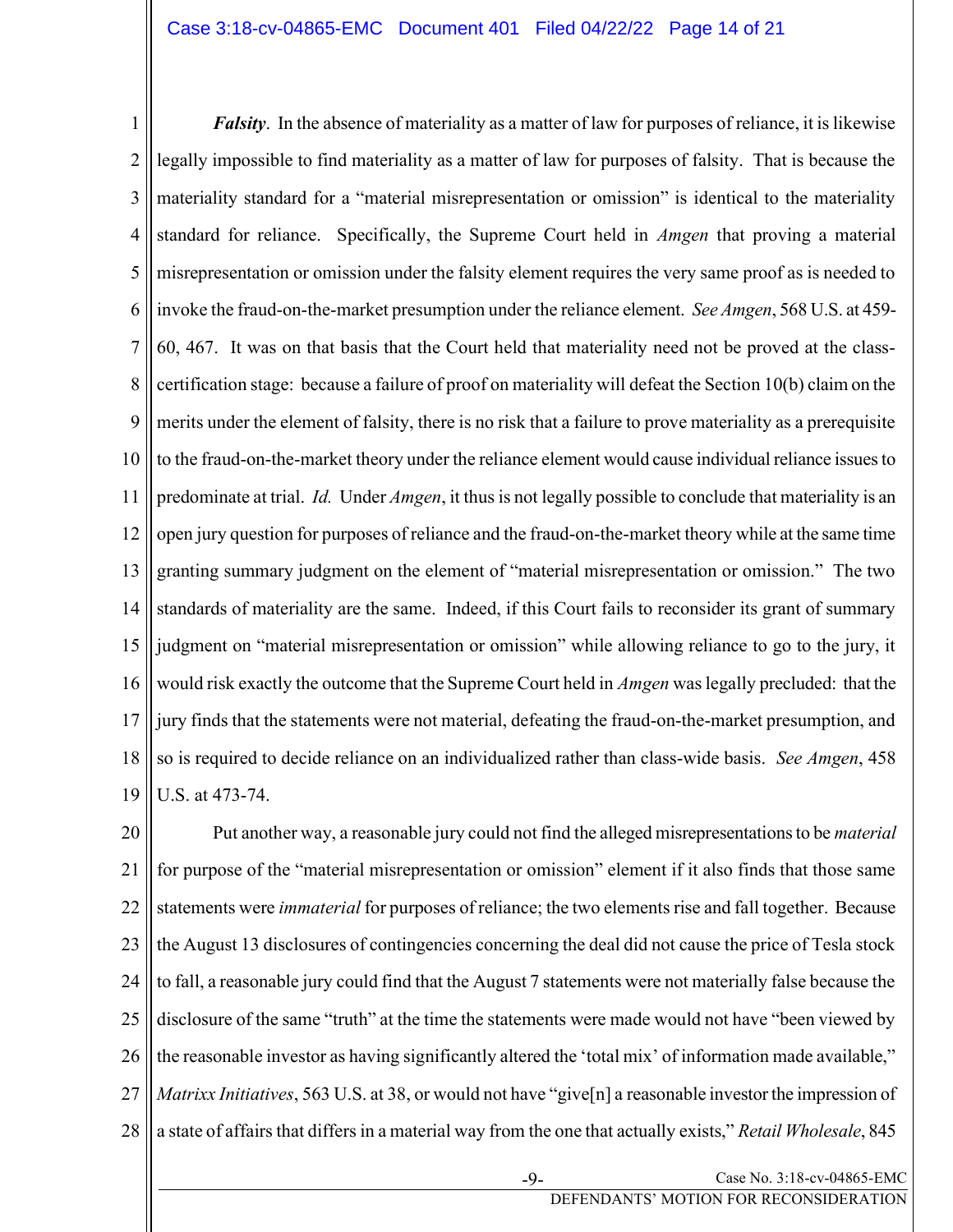1 2 F.3d at 1275. The Court accordingly should grant Defendant's motion for leave to file a Motion for Reconsideration on the element of falsity.

3 4 5 6 7 8 9 10 11 12 13 14 15 16 17 18 19 20 21 22 Scienter. As to the scienter element, the above-described settled precedent similarly requires a defendant to have acted deliberately (or, in the Ninth Circuit, recklessly) as to a materially false statement. And just as with falsity, it is legally impossible to find materiality for scienter as a matter of law if disputes of fact preclude a finding of materiality for reliance as a matter of law. Specifically, if the allegedly false statements did not actually affect Tesla's stock price, which the Court ruled is an inference the current evidence might well support, then a jury could reasonably conclude that the statements were not material for reliance purposes and also reasonably conclude that the statements were not materially false and that Mr. Musk was not deliberate or reckless as to their material falsity. Again, the materiality standard is identical for falsity and scienter as well as for reliance. See Phillips v. LCI Int'l, Inc., 190 F.3d 609, 621 (4th Cir. 1999) (complaint that "fails adequately to allege that defendants' statements were [materially] false . . . obviously fails to allege facts constituting circumstantial evidence of reckless or conscious misbehavior on the part of defendants in making statements.") (alterations in original); San Leandro Emergency Med. Grp. Profit Sharing Plan v. Philip Morris Cos., Inc., 75 F.3d 801, 813 (2d Cir. 1996) (same). The fact that a reasonable jury might well conclude that there was no materiality for purposes of reliance—for example, because the market price did not move in response to the August 13 "partial corrective" disclosure, and thus any market reaction to the August 7 tweets "was a response to Mr. Musk contemplating taking Tesla private" and not to the "Funding secured" or "Investor support confirmed" statements (ECF 387 at 32)—thus means that a reasonable jury might also well conclude there was no materiality for purposes of falsity or scienter.

23 24 25 26 27 28 Put another way, because the Court correctly found that there were triable issues of fact with respect to price impact and thus necessarily left materiality for reliance purposes to the jury, it should also have left falsity and scienter to the jury because a jury could reasonably find that the statements did not contained materially misleading information and that Mr. Musk did not deliberately or recklessly tweet such information. If there is sufficient evidence for a jury to reasonably conclude that investors did not consider the allegedly false statements material, then there is also sufficient evidence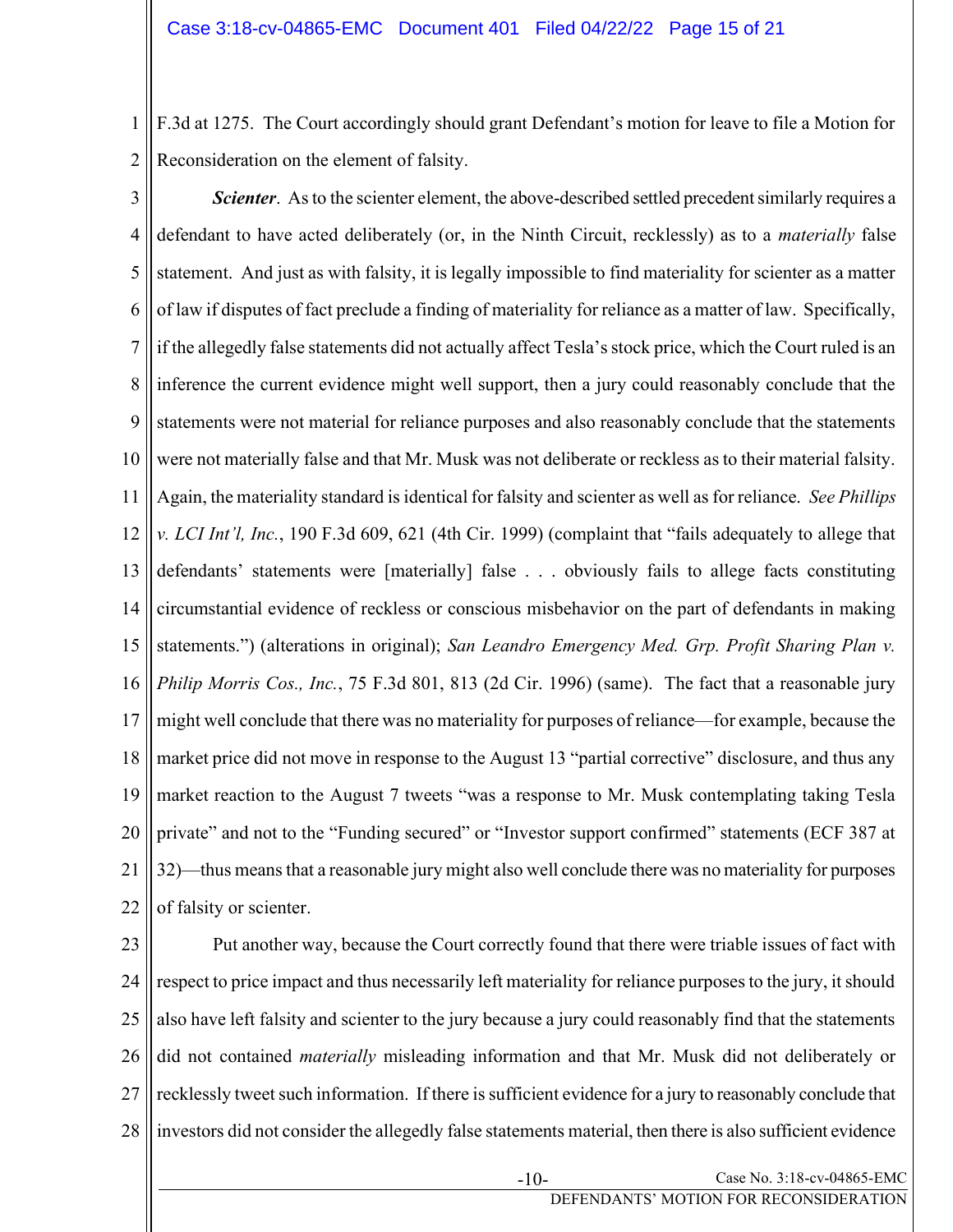1 2 3 4 5 6 7 8 for the jury to reasonably conclude that Mr. Musk, a sophisticated businessman attuned to the perceptions of the market, reasonably believed that investors would not consider those statements to "alter<sup>[]</sup> the 'total mix' of information" for investors, *Matrixx Initiatives*, 563 U.S. at 38, or "give a reasonable investor the impression of a state of affairs that differs in a material way from the one that actually exists," Retail Wholesale, 845 F.3d at 1275. If so, Mr. Musk lacked the requisite intent to "deceive, manipulate, or defraud investors," *Ernst & Ernst*, 425 U.S. at 193, because he did not deliberately (or, in the Ninth Circuit, recklessly) disregard the truth of anything that would in fact matter to them, as materiality requires.

9 10 11 12 13 14 15 16 17 For all these reasons, Defendants respectfully submit that the Court should grant them leave to file a Motion for Reconsideration of the Court's Order with respect to falsity and scienter. The Court's analysis of price impact in denying summary judgment on reliance was correct. Under the Supreme Court's decisions in *Halliburton* and *Goldman*, that ruling necessarily means that the jury will determine materiality for reliance purposes because price impact and materiality are inextricably intertwined in a fraud-on-the-market-presumption case. And under the Supreme Court's holding in Amgen and related precedent, that conclusion in turn requires that the jury should also decide whether the statements were material for purposes of falsity and scienter. Reconsideration is necessary to correct the Order's clear legal error on these points.

18

19

## B. Alternatively, The Court Should Clarify That Materiality Remains At Issue For The Jury On All Elements

20 21 22 23 24 25 26 27 28 In the event that the Court rejects the legal arguments for reconsideration set forth above and declines to grant leave to seek reconsideration of its grant of partial summary judgment with respect to falsity and scienter, Defendants respectfully request that the Court at a minimum clarify the Order. A party may request clarification "'for the guidance of the parties,'" and "[a] court may clarify its order for any reason."" Wahl v. Am. Sec. Ins. Co., No. C 08-0555 RS, 2010 WL 2867130, at \*3 (N.D. Cal. July 20, 2010) (quoting Bordallo v. Reyes, 763 F.2d 1098, 1102 (9th Cir. 1985)). Here, the Court assumed without reaching materiality for purposes of reliance (ECF 387 at 32), and did not explicitly address materiality with respect to the falsity or scienter elements. Accordingly, for the "guidance of the parties" and to promote the efficient administration of this case, the Court should make clear that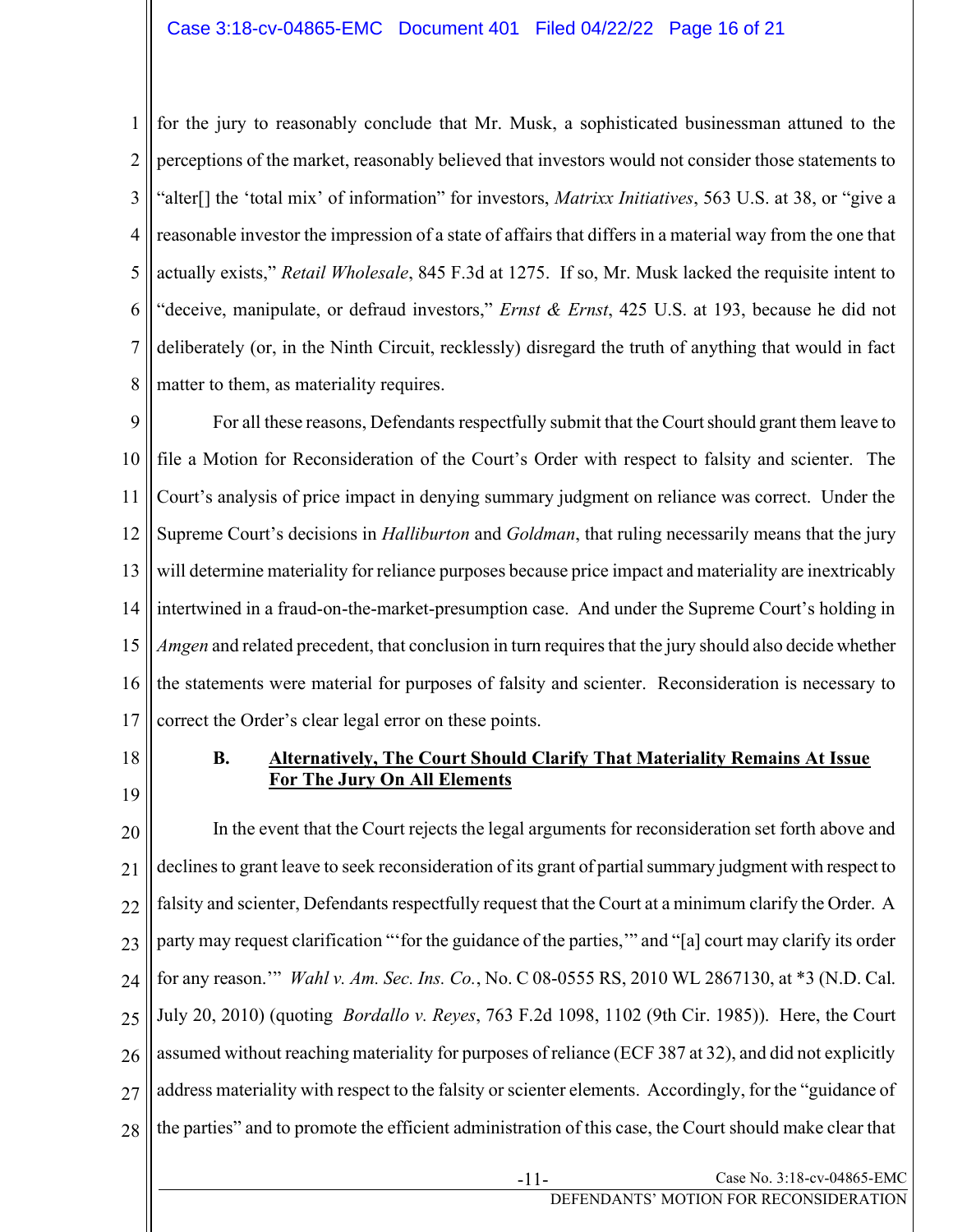1 2 3 4 5 the materiality of the August 7 tweets remains an issue for the jury to decide as to all three elements: falsity, scienter, and reliance. Such a ruling would streamline future proceedings by making clear that Defendants are free to argue at trial that the challenged statements were not materially false or misleading, were not made with the requisite scienter as to their material falsity, and were not material so as to cause investor reliance that moved the market price.

6

7

#### II. THE COURT SHOULD RECONSIDER ITS GRANT OF SUMMARY JUDGMENT ON FALSITY AND SCIENTER BECAUSE IT OVERLOOKS MATERIAL FACTS ON WHICH A REASONABLE JURY COULD FIND FOR DEFENDANTS

8 9 10 11 12 13 Reconsideration is warranted where a party identifies "a manifest failure by the Court to consider material facts ... which were presented to the Court before the interlocutory order." Worthy, 2021 WL 5758887, at \*1 (quoting L.R. 7-9(b)). Defendants respectfully submit, as a second and independent ground to grant leave to file their Motion for Reconsideration, that the Court overlooked record evidence that is nowhere discussed in the Court's order and that places significant facts in dispute that preclude summary judgment for Plaintiff on falsity and scienter.

14 15 16 17 18 19 20 21 "Funding Secure" And "Investor Support Is Confirmed." The Court concluded that both "Funding secured" and "Investor support is confirmed" referred to a "fairly concrete and reasonably certain" funding commitment and that any reasonable juror would find the statements misleading because the discussions were "preliminary" and there was no "verbal commitment . . . based on at least some details about what funding would entail." (ECF 387 at 24-25, 26-27.) The Court's order, however, overlooks contrary evidence from which a reasonable juror might have found in favor of Defendants on whether the statements were materially false or made with scienter even under the Court's definitions of "secured" and "confirmed."

22 23 24 25 26 First, the Court overlooked evidence that, after investing billions of dollars to acquire 5% of Tesla, the PIF stated that funding for a take-private deal of the entire company was "not a problem," and the investment was a "strategic priority" for Saudi Arabia (ECF 365-1 (Ex. C at 206:17-207:8); ECF 365-1 (Ex. P at 161:7-162:1); ECF 365-1 (Ex. E at 92:7-93:14)), evidence that would permit a reasonable jury to conclude that the parties knew "what funding would entail."

27 28 Second, the Court overlooked Mr. Teller's testimony that he understood there was a "handshake agreement to have the Saudis finance a private transaction for Tesla" (ECF 365-1 (Ex. P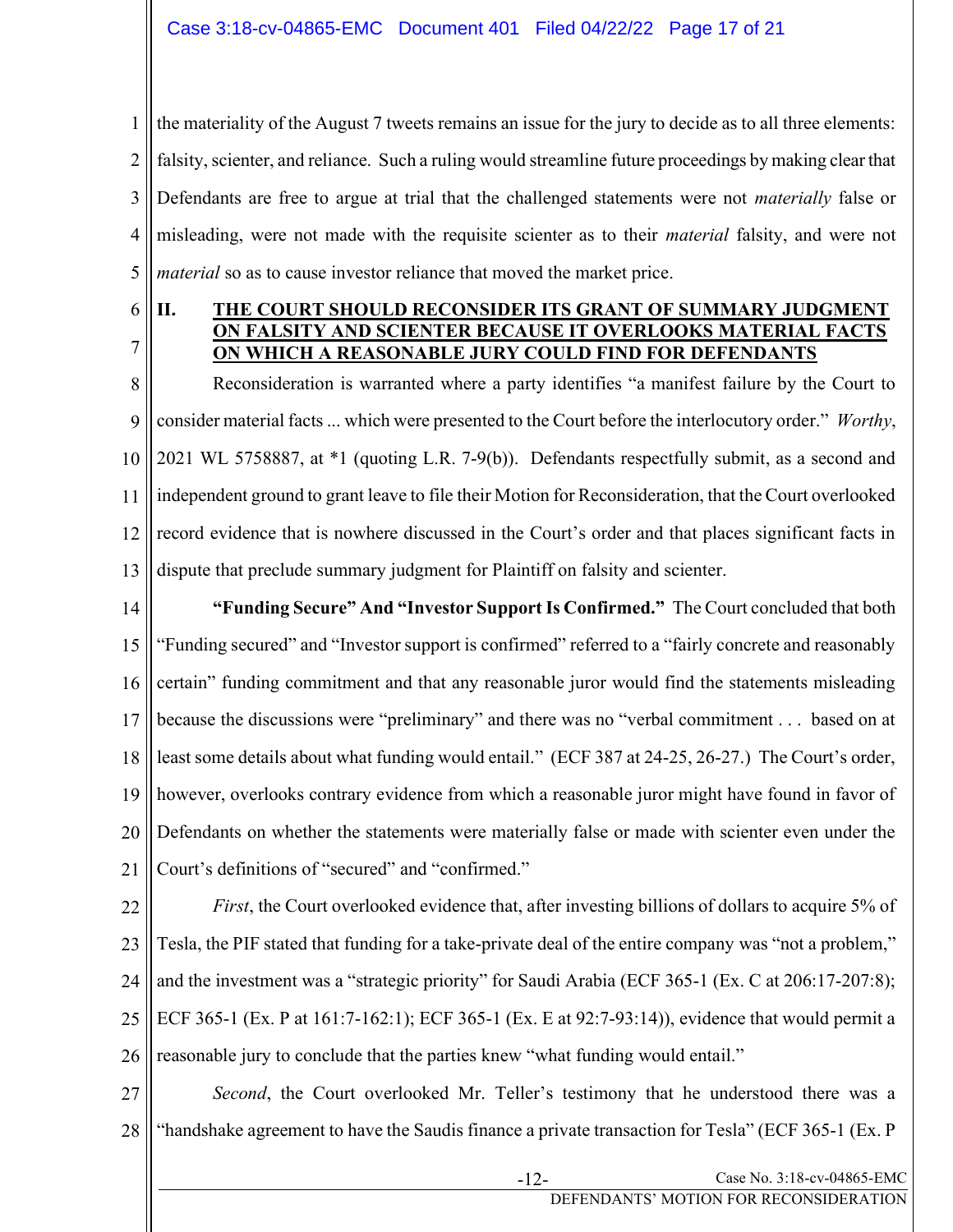1 2 3 at 161:7-162:1)), and evidence that Mr. Musk had entered into significant business transactions based on a handshake (ECF 365-1 (Ex. E at 121:18-124:13)), evidence that would permit a reasonable jury to conclude that a "verbal commitment" existed. $2$ 

4 5 6 7 8 9 Third, the court overlooked Mr. Al-Rumayyan's statement to Mr. Musk as the meeting ended, "Let us know how you want to do this. We want to do this" (ECF 365-1 (Ex. B at 155:23-156:1)), evidence that confirms Mr. Musk's understanding following the meeting that "the funding was secure for this deal" because the PIF was committed to any reasonable proposal he presented (ECF 365-1 (Ex. B at 146:1-13)), and that would permit a reasonable jury to conclude that a "verbal commitment" existed.

10 11 12 13 14 Fourth, the Court overlooked Mr. Musk's communications with Mr. Al-Rumayyan following the August 7 tweet, which stated "You said you were definitely interested in taking Tesla private," and "You also made it clear that you were the decision-maker, moreover backed strongly by the Crown Prince, who regards this as strategically important at a national level" (ECF 352-46 (Ex. 121 at 10)), evidence that would permit a reasonable jury to conclude that a "verbal commitment" existed.

15 16 17 18 19 20 Fifth, the Court overlooked Mr. Musk's statements to his own CFO Mr. Ahuja that he understood Mr. Al-Rumayyan to have verbally committed to financing the transaction (ECF 365-1 (Ex. E at 248:4-249:17)) and to his own Board that the PIF was willing to fund the transaction (ECF 365-1 (Ex. B at 206:4-23)), evidence that would permit a reasonable a jury to conclude that a "verbal commitment" existed because Mr. Musk told his own CFO and Board that same thing he told investors about that commitment.

21 22 23 24 25 Sixth, the Court overlooked evidence that the PIF made oral agreements in other transactions, for example committing \$45 billion to SoftBank's technology fund after a 45-minute conversation and buying a \$3.5 billion stake in Uber within weeks of meeting its CEO (ECF 365-1 (Ex. A at 5-6)), evidence that would permit a reasonable jury to conclude that, given the customary business practices of the deal participants here, the meeting between the PIF and Mr. Musk likewise concluded with a

<sup>27</sup> 28 2 In addition, the sell-side analyst Defendants cited said "funding secured" could mean a "verbal commitment," but that it "could be less." (ECF 365-1 (Ex. 33) (emphasis added).)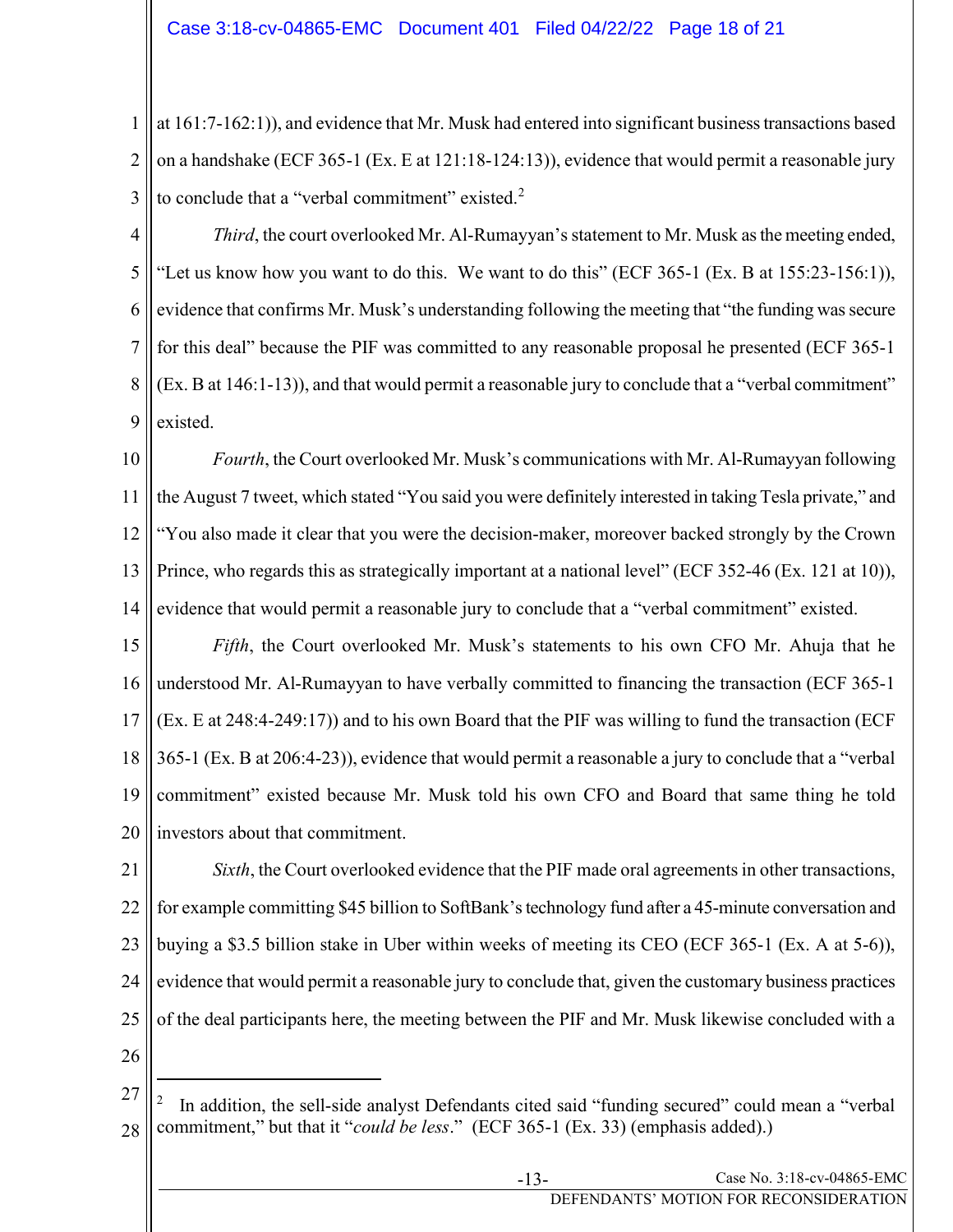1 "verbal commitment."

2 3 4 5 6 7 8 9 Seventh, the Court overlooked Mr. Littleton's own sworn admissions that he understood "Funding secured" to mean simply that Mr. Musk "would arrange to make it happen" (ECF 386 at 3) and that Mr. Musk's August 13 blog post was consistent with "Funding secured" such that it was confirmatory rather than corrective of the August 7 statement (id. at 145:16-146:2). Such testimony would allow a reasonable jury to conclude that a "verbal commitment" existed at the end of the meeting notwithstanding the regulatory and funding details that remained to be worked out, and thus to conclude that Mr. Musk's statements on August 7 did not give a reasonable investor the impression of a state of affairs materially different from the one that actually existed.<sup>3</sup>

10 11 12 13 14 15 16 17 18 19 20 21 22 23 24 Reconsideration is warranted for the additional reason that to overlook the above-summarized evidence would misapprehend the Ninth Circuit's demanding legal standard for scienter. Defendants are unaware of any case granting summary judgment on the issue of scienter—an element virtually always reserved for the jury, see In re Apple Comput., 886 F.2d at 1113—where there is (as here) substantial contemporaneous evidence that the defendant reasonably believed his statements to be true and not materially misleading to the reasonable investor. Scienter in the Ninth Circuit requires at the very least "deliberate recklessness," or in other words "a danger of misleading buyers or sellers that is either known to the defendant or is so obvious that the actor must have been aware of it." Webb v. Solarcity Corp., 884 F.3d 844, 851 (9th Cir. 2018); see also Hollinger v. Titan Cap. Corp., 914 F.2d 1564, 1570 (9th Cir. 1990). But the above-summarized overlooked evidence would permit a reasonable jury to conclude that Mr. Musk reasonably believed his statements to be true at the time and not materially misleading to reasonable investors. For example, Mr. Musk told his own CFO and Board, just as he told investors, that the PIF had committed to financing a take-private deal. Moreover, Mr. Littleton admitted that the August 13 blog post confirmed rather than corrected the state of affairs implied by the August 7 tweet. Had the Court properly considered all this overlooked

25

26 27 3 Mr. Littleton's understanding accords with the uncontroverted evidence that no negative stock reaction followed Mr. Musk's August 13 blog post in which he explained why he thought funding was secured, the status of support from the PIF, and the status of the take-private proposal process. (ECF 365 at 12, 23-24.) For this reason, the Court also should reconsider its rejection (ECF 387 at 1 n.1) of

28 Defendants' motion to supplement the record with Mr. Littleton's testimony.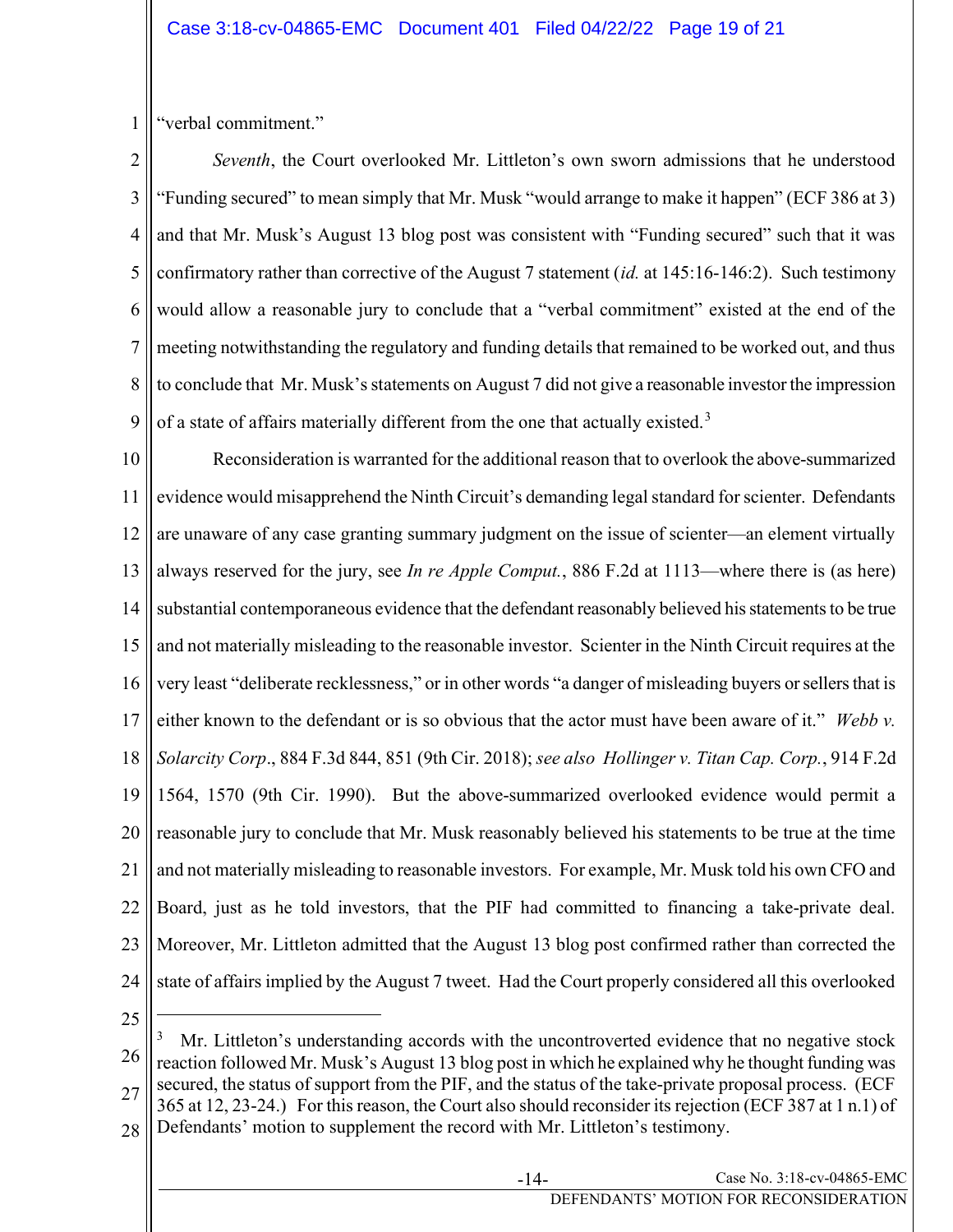1 2 evidence, it would have necessarily left the issue of scienter to the jury under the Ninth Circuit's standard.

3 4 5 6 7 8 The "Only Reason Why This Is Not Certain Is That It's Contingent On A Shareholder Vote." The Court found this phrase misleading as a matter of law because certain other steps would have to be completed before closing any take-private deal but Mr. Musk omitted "any contingencies other than the 'finaliz[ation] through a vote of our shareholders.'" (ECF 387 at 27-28.) A reasonable juror, however, could draw a different inference from the summary judgment evidence that the Court overlooked.

9 10 11 12 13 First, the Court did not discuss the linked blog post's disclosure that "a final decision has not yet been made" as to whether Mr. Musk would ultimately elect to pursue the deal (ECF 352-19 (Ex. 12))—itself a key "contingency" that would permit a reasonable jury to conclude that Mr. Musk had not misled (or intended to mislead) investors to believe that a shareholder vote was the only hurdle to a deal.

14 15 16 17 18 Second, the Court did not address Mr. Musk's statement in the linked blog post that he "would like to structure this so that all shareholders have a choice" (ECF 352-19 (Ex. 12) (emphasis added)), evidence that would permit a reasonable jury to conclude that the statement did not mislead (and was not intended to mislead) investors to believe that the precise structure of the potential deal had been determined.

19 20 21 22 23 24 Third, the Court did not address the absence of any stock price reaction following the August 13 blog post, which disclosed the specific additional contingencies (implied in the August 7 blog post) that affected the conclusion of the deal, including board approval, the retention of advisors, and regulatory approvals. (ECF 365 at 17-18.) The lack of any stock price reaction in response to these disclosures would permit a reasonable jury to conclude that Mr. Musk had not misled (or intended to mislead) investors to believe that a shareholder vote was the only hurdle to a deal.

25 26 27 For all these reasons, the Court should grant Defendants leave to file a Motion for Reconsideration requesting the Court to consider the above-described overlooked evidence and modify its Order accordingly.